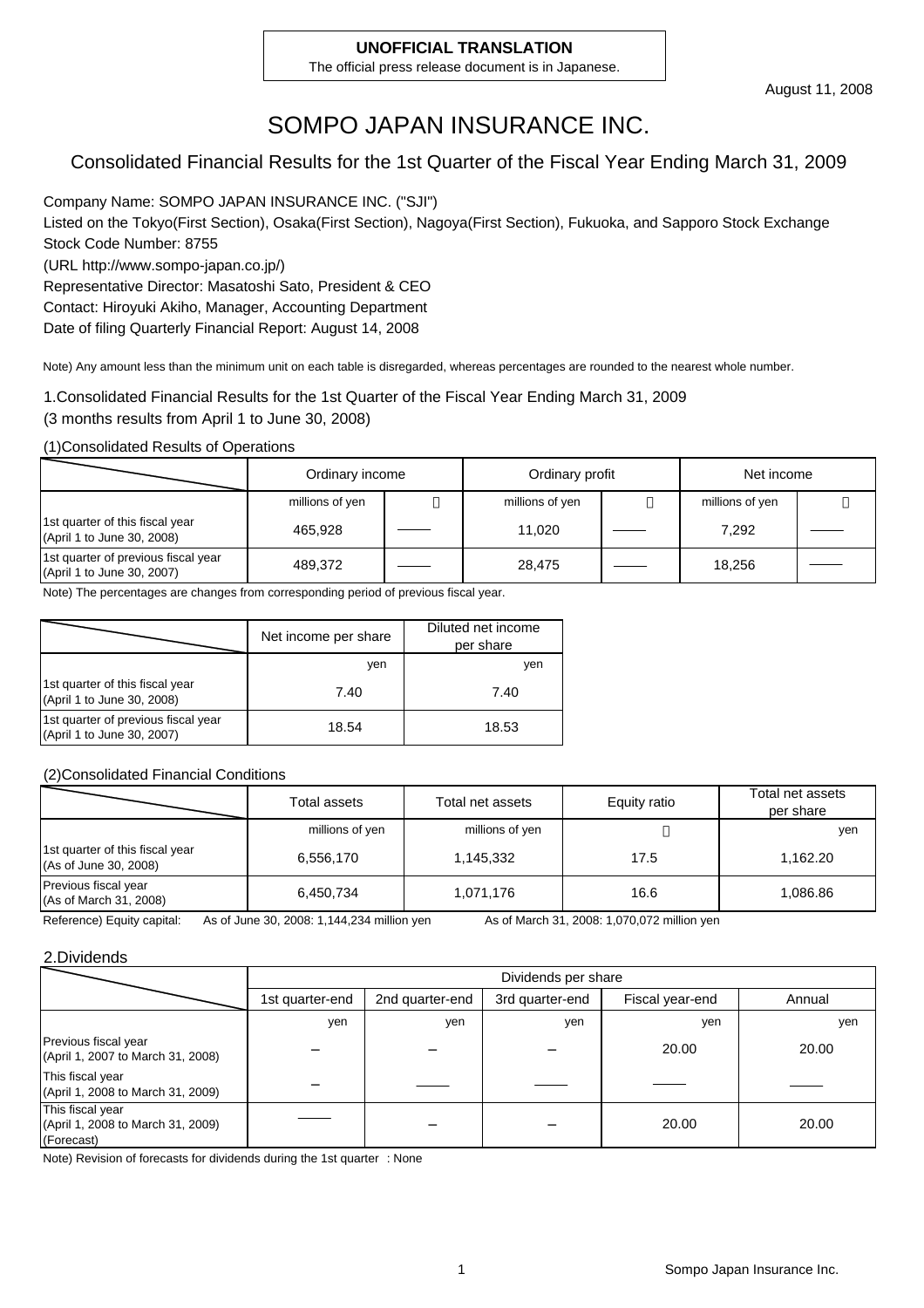### 3.Consolidated Forecasts for the Fiscal Year Ending March 31, 2009 (April 1, 2008 to March 31, 2009)

|                                                        | Ordinary income |       | Ordinary profit |        | Net income      | Net income<br>per share |       |  |
|--------------------------------------------------------|-----------------|-------|-----------------|--------|-----------------|-------------------------|-------|--|
|                                                        | millions of yen |       | millions of yen |        | millions of yen |                         | yen   |  |
| 6 months results<br>from April 1 to September 30, 2008 | 926,000         | (3.5) | 19.000          | (76.5) | 12.000          | (77.0)                  | 12.18 |  |
| This fiscal year<br>(April 1, 2008 to March 31, 2009)  | .840.000        | (2.9) | 88,000          | (6.4)  | 54.000          | (9.5)                   | 54.84 |  |

Notes) 1. Revision of forecasts for the fiscal year during the 1st quarter : None

2. The percentages are changes from corresponding period of previous fiscal year.

#### 4.Others

(1)Changes in significant subsidiaries during this period : No

(2)Adoption of simplified accounting methods or accounting methods used specifically for quarterly consolidated financial statements : Yes

Note) Please refer to "4. Others" in Qualitative information and financial statements on page 3 for details.

(3)Changes in accounting policies, procedures and presentation rules during this period

| Changes due to revisions of accounting standards                                                             | : Yes                                      |
|--------------------------------------------------------------------------------------------------------------|--------------------------------------------|
| Changes due to other reasons                                                                                 | : Yes                                      |
| Note) Please refer to "4. Others" in Qualitative information and financial statements on page 3 for details. |                                            |
| (4)Number of common shares                                                                                   |                                            |
| Total outstanding shares including treasury stock                                                            |                                            |
| As of June 30, 2008: 987, 733, 424 shares                                                                    | As of March 31, 2008: 987, 733, 424 shares |
| Treasury stock                                                                                               |                                            |
| As of June 30, 2008: 3,195,586 shares                                                                        | As of March 31, 2008: 3,181,995 shares     |
|                                                                                                              |                                            |

Average outstanding shares

1st quarter of this fiscal year: 984,550,226 shares 1st quarter of previous fiscal year: 984,461,503 shares

(Notes for using forecasted information etc.)

The forecast on this document is based on information available as of the date of publication of this document or practical premise, the actual result may considerably differ due to various factors.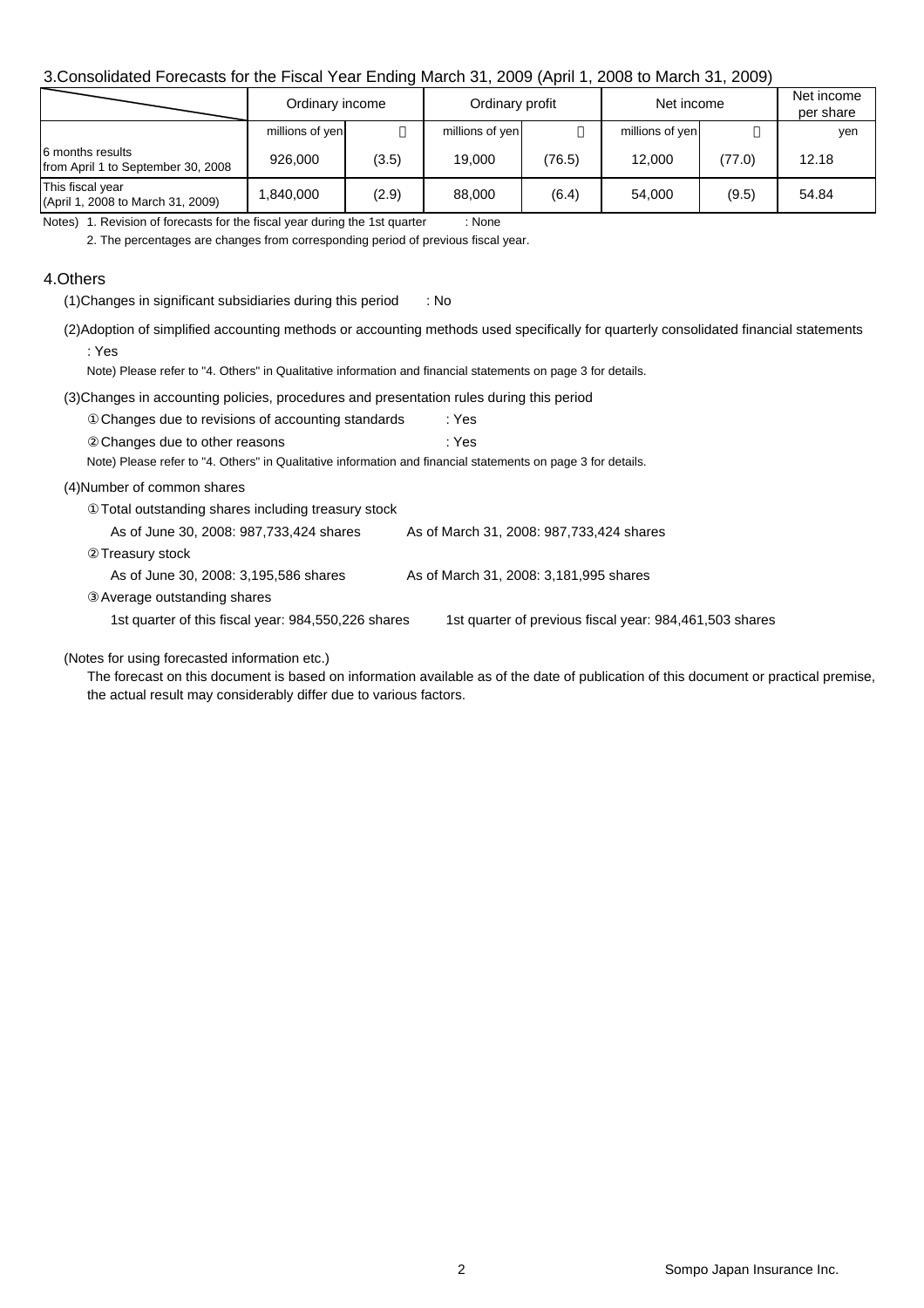## Qualitative Information and Financial Statements

1. Qualitative Information related to the Consolidated Results of Operations

Underwriting income was 428.4 billion yen, investment income was 35.2 billion yen and other ordinary income was 2.2 billion yen. In total, ordinary income was 465.9 billion yen.

Underwriting expenses were 370.7 billion yen, investment expenses were 9.5 billion yen, operating, general and administrative expenses were 74.5 billion yen and other ordinary expenses were 0.1 billion yen. In total, ordinary expenses were 454.9 billion yen.

As a result, ordinary profit was 11.0 billion yen and net income for the 1st quarter of this fiscal year was 7.2 billion yen.

#### 2. Qualitative Information related to the Consolidated Financial Conditions

Total assets increased by 105.4 billion yen from March 31, 2008 to 6,556.1 billion yen on June 30, 2008, mainly due to the increase in domestic stocks.

Total net assets increased by 74.1 billion yen from March 31, 2008 to 1,145.3 billion yen on June 30, 2008, due to the increase in unrealized gains on domestic stocks.

3. Qualitative Information related to the Consolidated Forecasts

There is no change on the forecasts at present as disclosed on May 21, 2008.

#### 4. Others

- (1)Changes in significant subsidiaries during this period None.
- (2)Adoption of simplified accounting methods or accounting methods used specifically for quarterly consolidated financial statements

Income taxes are calculated by a reasonably estimated effective tax rate. The estimated effective tax rate is determined by estimating the effective tax rate after applying tax effect accounting for the fiscal year, including the 1st quarter of this fiscal year.

#### (3)Changes in accounting policies, procedures and presentation rules during this period

(Practical Solution on Unification of Accounting Policies Applied to Foreign Subsidiaries for Consolidated Financial Statements) SJI has applied "Practical Solution on Unification of Accounting Policies Applied to Foreign Subsidiaries for Consolidated Financial Statements" (ASBJ Practical Issues Task Force No.18, May 17, 2006) from this fiscal year.

This accounting change has no material impact on ordinary profit and income before income taxes and minority interests for the 1st quarter of this fiscal year.

#### (Accounting Standard for Lease Transactions)

No-transfer ownership finance leases had been accounted for using the same method as for operating leases. However, "Accounting Standard for Lease Transactions" (ASBJ Statement No.13, March 30, 2007) and "Implementation Guidance for Accounting Standard for Lease Transactions" (ASBJ Guidance No.16, March 30, 2007) became effective from the fiscal year beginning on and after April 1, 2008. Accordingly, SJI has applied them from this fiscal year.

No-transfer ownership finance leases beginning on and after April 1, 2008 are accounted for as normal sales transactions. The lease assets of no-transfer ownership finance leases are depreciated using the straight-line method.

No-transfer ownership finance leases beginning before April 1, 2008 are accounted for using the same method as for operating leases.

This accounting change has no material impact on ordinary profit and income before income taxes and minority interests for the 1st quarter of this fiscal year.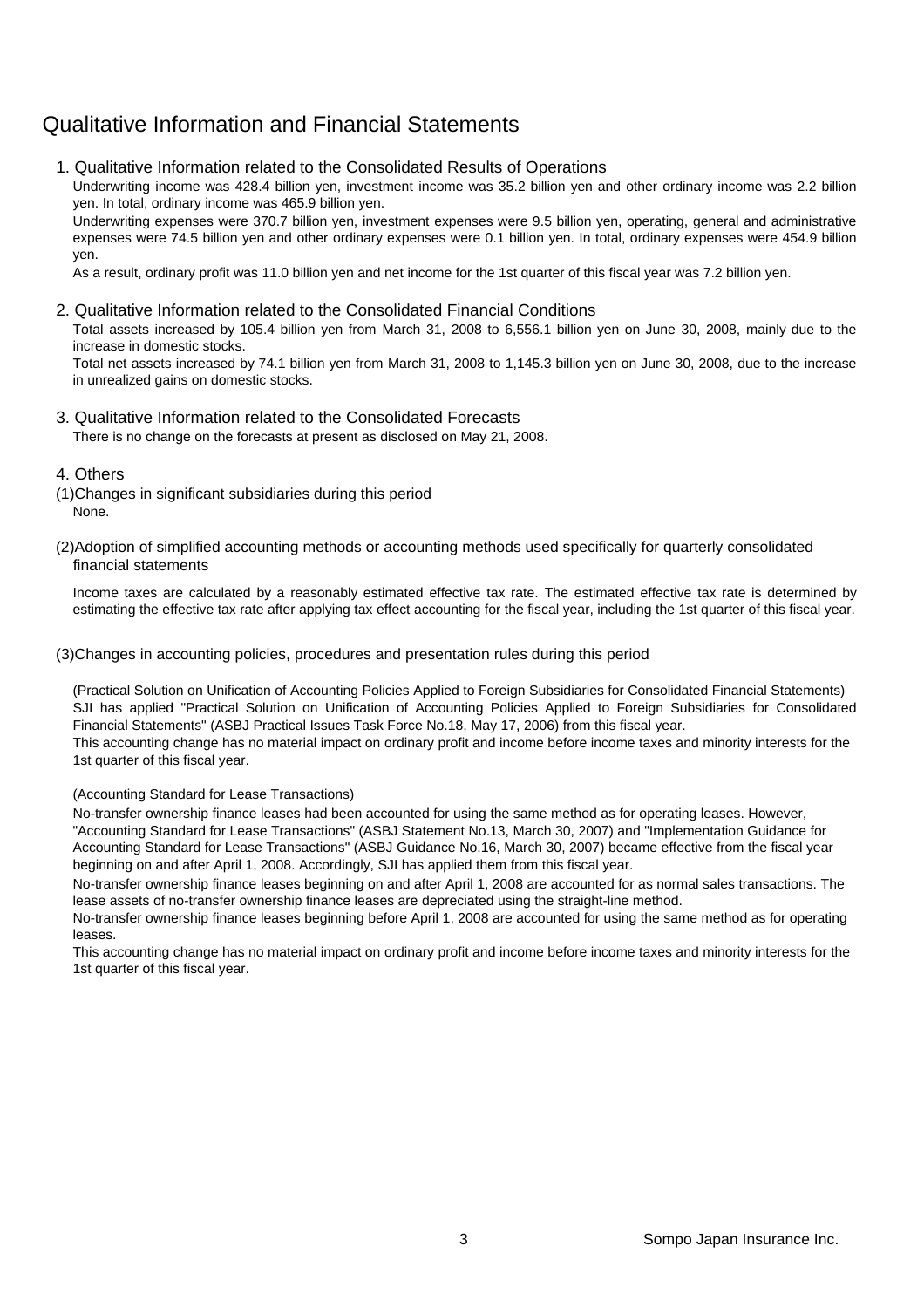### 5. Consolidated Financial Statements

(1) Consolidated Balance Sheet

|                                                               |                                               | $\mu$ ו וש $\sigma$ וט הוווויו $\sigma$ |
|---------------------------------------------------------------|-----------------------------------------------|-----------------------------------------|
|                                                               | End of the 1st quarter<br>of this fiscal year | End of previous fiscal year             |
|                                                               | (as of June 30, 2008)                         | (as of March 31, 2008)                  |
| Assets:                                                       |                                               |                                         |
| Cash and deposits                                             | 100,573                                       | 172,252                                 |
| Call loans                                                    | 100,600                                       | 108,800                                 |
| Receivables under resale agreements                           | 81,391                                        | 47,947                                  |
| Monetary receivables bought                                   | 57,195                                        | 47,037                                  |
| Money in trust                                                | 41,922                                        | 39,429                                  |
| <b>Securities</b>                                             | 4,995,211                                     | 4,846,949                               |
| Loans                                                         | 519,818                                       | 519,618                                 |
| Tangible fixed assets                                         | 219,579                                       | 220,536                                 |
| Intangible fixed assets                                       | 25,988                                        | 26,428                                  |
| Other assets                                                  | 418,252                                       | 428,091                                 |
| Deferred tax assets                                           | 12,090                                        | 10,907                                  |
| Allowance for possible loan losses                            | (16, 453)                                     | (17, 264)                               |
| <b>Total assets</b>                                           | 6,556,170                                     | 6,450,734                               |
| Liabilities:                                                  |                                               |                                         |
| Underwriting funds:                                           | 5,006,880                                     | 4,969,818                               |
| Reserve for outstanding losses and claims                     | 752,982                                       | 748,552                                 |
| Underwriting reserves                                         | 4,253,897                                     | 4,221,266                               |
| Other liabilities                                             | 196,046                                       | 245,444                                 |
| Reserve for retirement benefits                               | 97,551                                        | 96,516                                  |
| Reserve for retirement benefits to directors                  | 2,454                                         | 2,502                                   |
| Reserve for bonus payments                                    | 4,444                                         | 14,126                                  |
| Reserve for price fluctuation                                 | 38,204                                        | 37,908                                  |
| Deferred tax liabilities                                      | 65,256                                        | 13,239                                  |
| <b>Total liabilities</b>                                      | 5,410,838                                     | 5,379,557                               |
| Net assets:                                                   |                                               |                                         |
| Shareholders' equity:                                         |                                               |                                         |
| Common stock                                                  | 70,000                                        | 70,000                                  |
| Additional paid-in capital                                    | 24,239                                        | 24,241                                  |
| Retained earnings                                             | 394,656                                       | 407,051                                 |
| Treasury stock                                                | (2,864)                                       | (2, 842)                                |
| Total shareholders' equity                                    | 486,031                                       | 498,449                                 |
| Valuation and translation adjustments:                        |                                               |                                         |
| Unrealized gains on securities available for sale, net of tax | 669,022                                       | 571,377                                 |
| Foreign currency translation adjustments                      | (10, 818)                                     | 245                                     |
| Total valuation and translation adjustments                   | 658,203                                       | 571,622                                 |
| Stock acquisition rights                                      | 557                                           | 557                                     |
| Minority interests                                            | 539                                           | 546                                     |
| Total net assets                                              | 1,145,332                                     | 1,071,176                               |
| Total liabilities and net assets                              | 6,556,170                                     | 6,450,734                               |

(Millions of yen)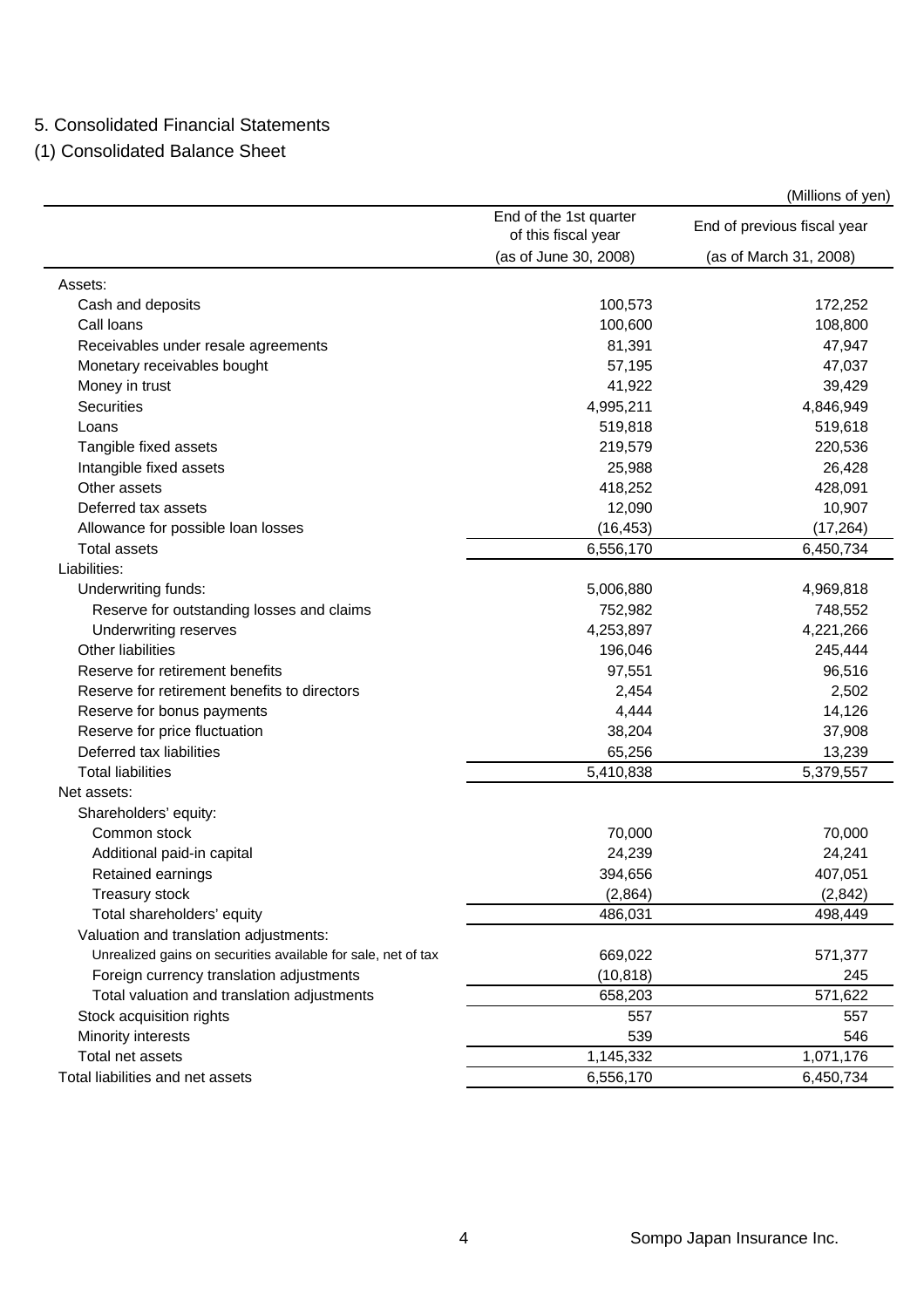## (2) Consolidated Statement of Income

|                                                                        | (Millions of yen)               |
|------------------------------------------------------------------------|---------------------------------|
|                                                                        | 1st quarter of this fiscal year |
|                                                                        | (April 1 to June 30, 2008)      |
| Ordinary income:                                                       | 465,928                         |
| Underwriting income:                                                   | 428,471                         |
| Net premiums written                                                   | 354,341                         |
| Deposits of premiums by policyholders                                  | 27,758                          |
| Interest and dividend income on deposits of premiums, etc.             | 11,614                          |
| Life insurance premiums written                                        | 31,899                          |
| Investment income:                                                     | 35,232                          |
| Interest and dividend income                                           | 37,725                          |
| Investment gain on money in trust                                      | 2                               |
| Investment gain on trading securities                                  | 135                             |
| Realized gain on sales of securities                                   | 5,954                           |
| Transfer of interest and dividend income on deposits of premiums, etc. | (11, 614)                       |
| Other ordinary income                                                  | 2,224                           |
| Ordinary expenses:                                                     | 454,908                         |
| Underwriting expenses:                                                 | 370,727                         |
| Net claims paid                                                        | 196,441                         |
| Loss adjustment expenses                                               | 19,172                          |
| Net commissions and brokerage fees                                     | 61,509                          |
| Maturity refunds to policyholders                                      | 38,882                          |
| Life insurance claims paid                                             | 9,174                           |
| Provision for reserve for outstanding losses and claims                | 10,899                          |
| Provision for underwriting reserves                                    | 34,471                          |
| Investment expenses:                                                   | 9,531                           |
| Investment loss on money in trust                                      | 628                             |
| Realized loss on sales of securities                                   | 337                             |
| Devaluation loss on securities                                         | 1,685                           |
| Operating, general and administrative expenses                         | 74,513                          |
| Other ordinary expenses:                                               | 135                             |
| Interest paid                                                          | 16                              |
| Ordinary profit                                                        | 11,020                          |
| Special gains                                                          | 10                              |
| Special losses:                                                        | 528                             |
| Provision for price fluctuation reserve                                | 296                             |
| Other special losses                                                   | 232                             |
| Income before income taxes and minority interests                      | 10,502                          |
| Income taxes and deferred income taxes                                 | 3,207                           |
| Gain on minority interests                                             | 3                               |
| Net income                                                             | 7,292                           |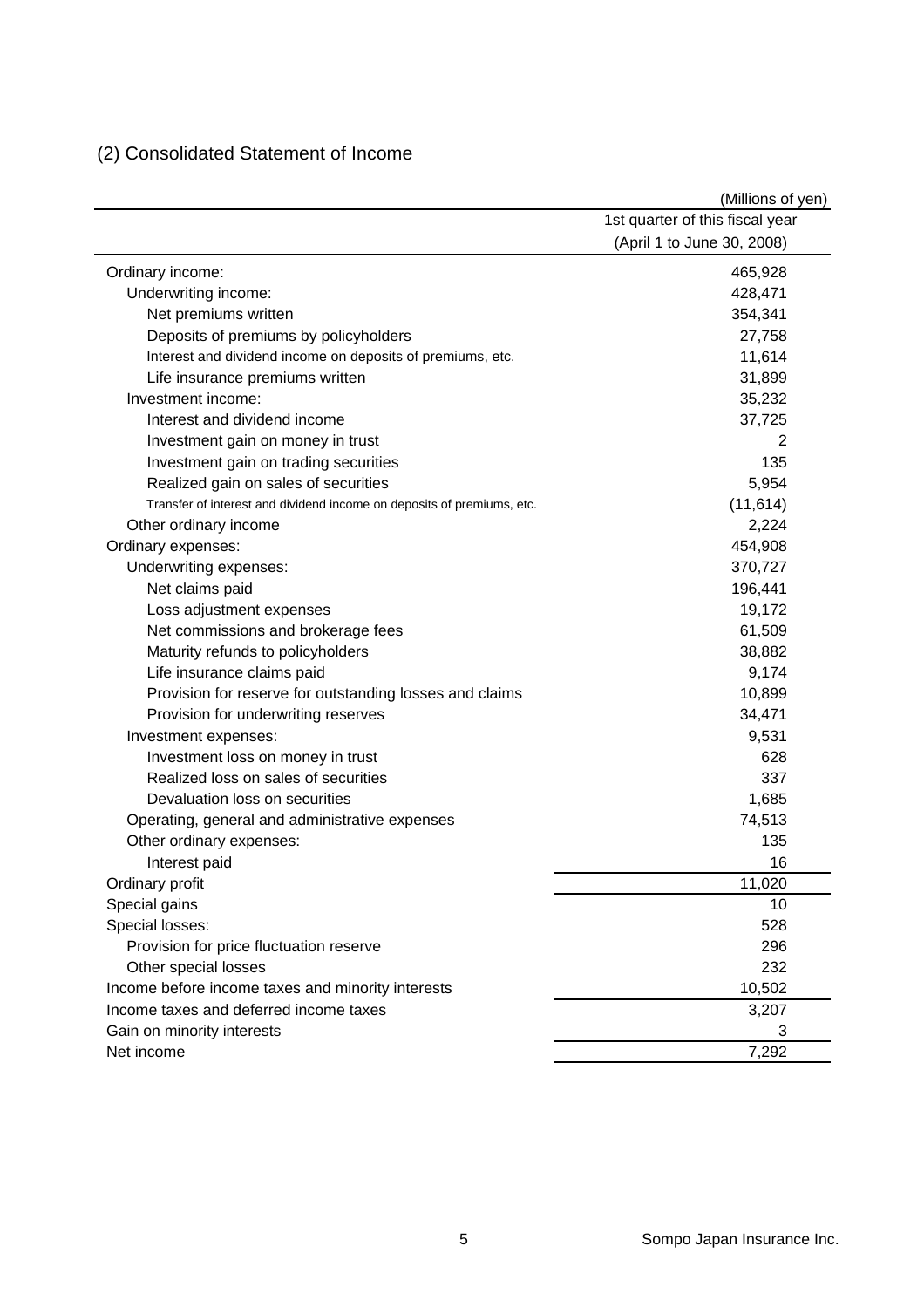SJI has applied "Accounting Standard for Quarterly Financial Statements" (ASBJ Statement No.12) and "Implementation Guidance for Accounting Standard for Quarterly Financial Statements" (ASBJ Guidance No.14) from this fiscal year.

SJI prepares its quarterly financial statements in accordance with "Regulations concerning the Terminology, Forms and Preparation Methods of the Quarterly Consolidated Financial Statements" and "Enforcement Ordinance of the Insurance Law."

- (3) Notes on Going-Concern Assumption
	- 1st quarter of this fiscal year (April 1 to June 30, 2008) None.
- (4) Notes for Material Changes in Shareholders' Equity 1st quarter of this fiscal year (April 1 to June 30, 2008) None.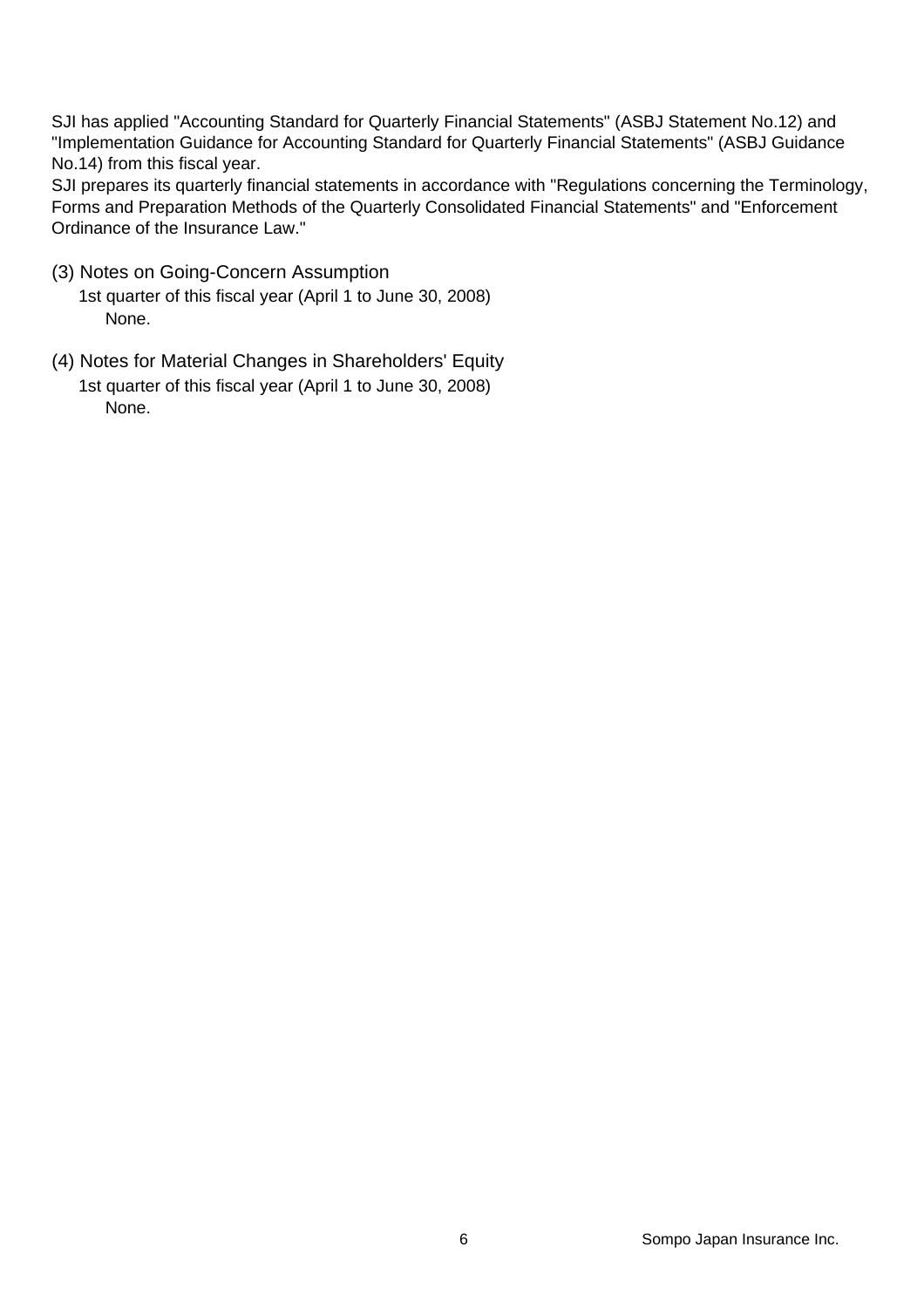## Reference Consolidated Statement of Income

|                                                                        | (Millions of yen)          |
|------------------------------------------------------------------------|----------------------------|
| Term                                                                   | 1st quarter of             |
|                                                                        | previous fiscal year       |
|                                                                        | (April 1 to June 30, 2007) |
| Item                                                                   | Amount                     |
| Ordinary income:                                                       | 489,372                    |
| Underwriting income:                                                   | 439,277                    |
| Net premiums written                                                   | 357,499                    |
| Deposits of premiums by policyholders                                  | 28,513                     |
| Interest and dividend income on deposits of premiums, etc.             | 11,479                     |
| Life insurance premiums written                                        | 39,099                     |
| Investment income:                                                     | 47,633                     |
| Interest and dividend income                                           | 42,553                     |
| Investment gain on money in trust                                      | 2,071                      |
| Investment gain on trading securities                                  | 8                          |
| Realized gain on sales of securities                                   | 9,594                      |
| Transfer of interest and dividend income on deposits of premiums, etc. | (11, 479)                  |
| Other ordinary income                                                  | 2,460                      |
| Ordinary expenses:                                                     | 460,896                    |
| Underwriting expenses:                                                 | 386,006                    |
| Net claims paid                                                        | 192,309                    |
| Loss adjustment expenses                                               | 18,929                     |
| Net commissions and brokerage fees                                     | 61,697                     |
| Maturity refunds to policyholders                                      | 41,547                     |
| Life insurance claims paid                                             | 9,039                      |
| Provision for reserve for outstanding losses and claims                | 17,952                     |
| Provision for underwriting reserves                                    | 44,341                     |
| Investment expenses:                                                   | 5,773                      |
| Realized loss on sales of securities                                   | 44                         |
| Devaluation loss on securities                                         | 483                        |
| Operating, general and administrative expenses                         | 68,892                     |
| Other ordinary expenses:                                               | 223                        |
| Interest paid                                                          | 33                         |
| Ordinary profit                                                        | 28,475                     |
| Special gains                                                          | 781                        |
| Special losses:                                                        | 1,861                      |
| Provision for price fluctuation reserve                                | 1,675                      |
| Other special losses                                                   | 185                        |
| Income before income taxes and minority interests                      | 27,396                     |
| Income taxes and deferred income taxes                                 | 9,119                      |
| Gain on minority interests                                             | 20                         |
| Net income                                                             | 18,256                     |

Notes on Going-Concern Assumption

1st quarter of previous fiscal year (April 1 to June 30, 2007) None.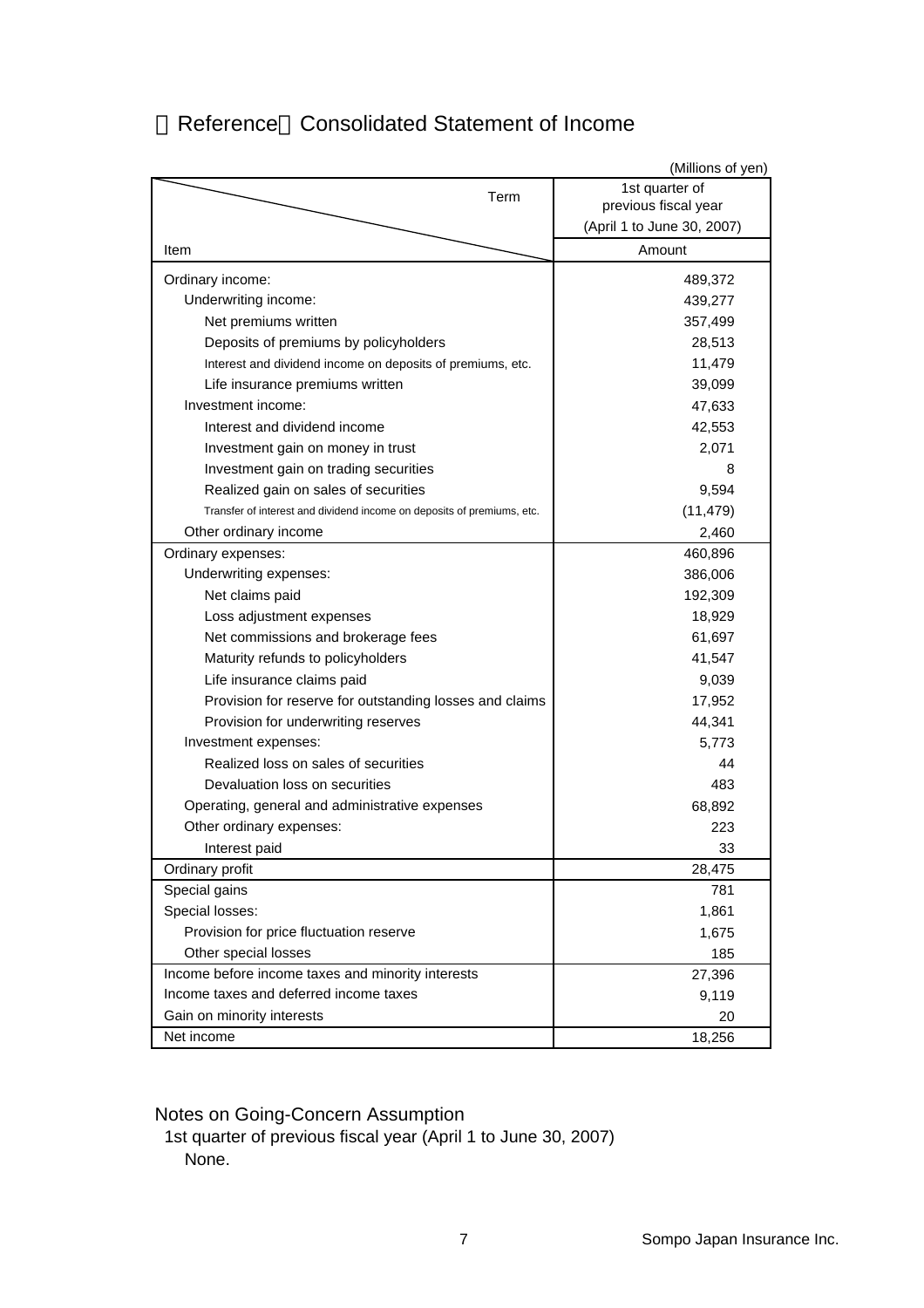### 6. Other Information

### Consolidated and Non-consolidated Major Figures

|                                                                                                                                    |         |                          |                  |                                                                                 |                             |         |                                                                             |         |                          | (Millions of yen)           |
|------------------------------------------------------------------------------------------------------------------------------------|---------|--------------------------|------------------|---------------------------------------------------------------------------------|-----------------------------|---------|-----------------------------------------------------------------------------|---------|--------------------------|-----------------------------|
|                                                                                                                                    |         |                          |                  | 1st quarter of previous fiscal year<br>(3 months from April 1 to June 30, 2007) |                             |         | 1st quarter of this fiscal year<br>(3 months from April 1 to June 30, 2008) |         |                          |                             |
|                                                                                                                                    |         | Consolidated             | Non-consolidated |                                                                                 | Consolidated/               |         | Consolidated                                                                |         | Non-consolidated         |                             |
|                                                                                                                                    | Amount  | % increase<br>(decrease) | Amount           | % increase<br>(decrease)                                                        | Non-consolidated<br>balance | Amount  | % increase<br>(decrease)                                                    | Amount  | % increase<br>(decrease) | Non-consolidated<br>balance |
|                                                                                                                                    |         |                          |                  |                                                                                 |                             |         |                                                                             |         |                          |                             |
| Ordinary income                                                                                                                    | 489.372 | ٠                        | 437.690          | -                                                                               | 51,681                      | 465.928 | (4.8)                                                                       | 419.390 | (4.2)                    | 46,538                      |
| Net premiums written                                                                                                               | 357,499 | 0.8                      | 351.332          | 1.0                                                                             | 6,167                       | 354.341 | (0.9)                                                                       | 348.144 | (0.9)                    | 6,196                       |
| Ordinary profit                                                                                                                    | 28,475  |                          | 23.098           |                                                                                 | 5,377                       | 11.020  | (61.3)                                                                      | 7,719   | (66.6)                   | 3,301                       |
| Net income                                                                                                                         | 18,256  | -                        | 14,515           | -                                                                               | 3,740                       | 7,292   | (60.1)                                                                      | 4,805   | (66.9)                   | 2,486                       |
| Consolidated/<br>Non-consolidated ratio                                                                                            |         |                          |                  |                                                                                 | 1.26                        |         |                                                                             |         |                          | 1.52                        |
| Note) "Consolidated/Non-consolidated balance" represents the difference between consolidated amounts and non-consolidated amounts. |         |                          |                  |                                                                                 |                             |         |                                                                             |         |                          |                             |

"Consolidated/Non-consolidated ratio" represents the proportion of consolidated amounts to non-consolidated amounts.

### (Consolidated) Summary of Results of Operations

|                                                       |                                                    |                                    |            | (Millions of yen) |
|-------------------------------------------------------|----------------------------------------------------|------------------------------------|------------|-------------------|
|                                                       | 1st quarter of                                     | 1st quarter of<br>this fiscal year | Increase   | % increase        |
|                                                       | previous fiscal year<br>(April 1 to June 30, 2007) | (April 1 to June 30, 2008)         | (decrease) | (decrease)        |
|                                                       |                                                    |                                    |            | $\frac{0}{0}$     |
|                                                       |                                                    |                                    |            |                   |
| Ordinary income and expenses:<br>Underwriting income: | 439,277                                            | 428,471                            | (10, 806)  | (2.5)             |
| Net premiums written                                  | 357,499                                            | 354,341                            | (3, 158)   | (0.9)             |
|                                                       | 28,513                                             | 27,758                             |            |                   |
| Deposits of premiums by policyholders                 |                                                    |                                    | (754)      | (2.6)             |
| Life insurance premiums written                       | 39,099                                             | 31,899                             | (7,200)    | (18.4)            |
| Underwriting expenses:                                | 386,006                                            | 370,727                            | (15, 279)  | (4.0)             |
| Net claims paid                                       | 192,309                                            | 196,441                            | 4,131      | 2.1               |
| Loss adjustment expenses                              | 18,929                                             | 19,172                             | 242        | 1.3               |
| Net commissions and brokerage fees                    | 61,697                                             | 61,509                             | (188)      | (0.3)             |
| Maturity refunds to policyholders                     | 41,547                                             | 38,882                             | (2,664)    | (6.4)             |
| Life insurance claims paid                            | 9,039                                              | 9,174                              | 134        | 1.5               |
| Investment income:                                    | 47,633                                             | 35,232                             | (12, 400)  | (26.0)            |
| Interest and dividend income                          | 42,553                                             | 37,725                             | (4,827)    | (11.3)            |
| Realized gain on sales of securities                  | 9,594                                              | 5,954                              | (3,639)    | (37.9)            |
| Investment expenses:                                  | 5.773                                              | 9,531                              | 3,757      | 65.1              |
| Realized loss on sales of securities                  | 44                                                 | 337                                | 293        | 657.2             |
| Devaluation loss on securities                        | 483                                                | 1,685                              | 1,201      | 248.5             |
| Operating, general and administrative expenses        | 68,892                                             | 74,513                             | 5,620      | 8.2               |
| Other ordinary income and expenses                    | 2,237                                              | 2,088                              | (148)      | (6.7)             |
| Ordinary profit                                       | 28,475                                             | 11,020                             | (17, 455)  | (61.3)            |
| Special gains and losses:                             |                                                    |                                    |            |                   |
| Special gains                                         | 781                                                | 10                                 | (771)      | (98.6)            |
| Special losses                                        | 1,861                                              | 528                                | (1, 332)   | (71.6)            |
| Special gains and losses                              | (1,079)                                            | (517)                              | 561        |                   |
| Income before income taxes and minority interests     | 27,396                                             | 10,502                             | (16, 893)  | (61.7)            |
| Income taxes and deferred income taxes                | 9,119                                              | 3,207                              | (5,912)    | (64.8)            |
| Gain on minority interests                            | 20                                                 | 3                                  | (17)       | (83.7)            |
| Net income                                            | 18,256                                             | 7,292                              | (10, 964)  | (60.1)            |

(Millions of yen)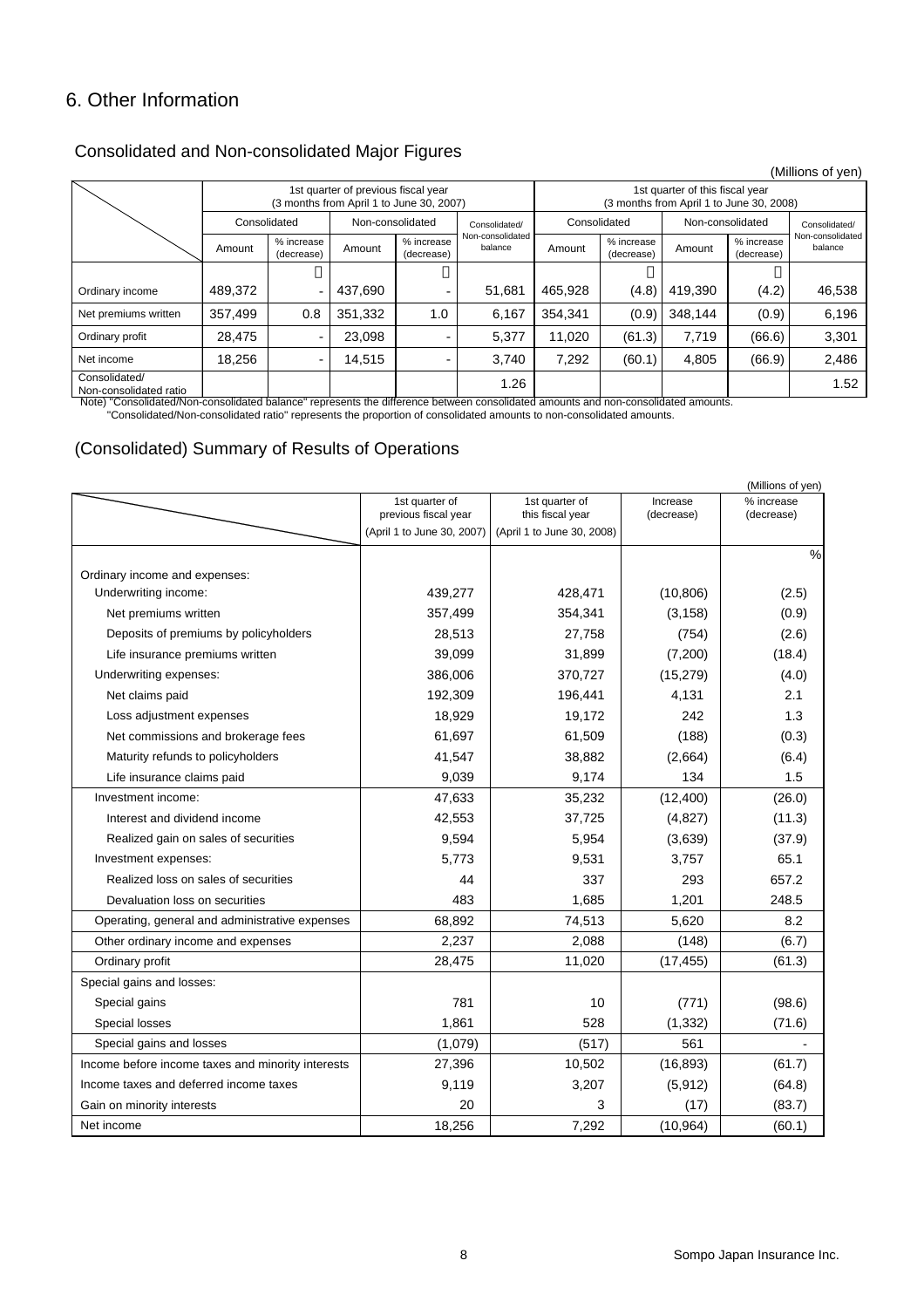# (Consolidated) Premiums Written and Claims Paid by Line of Business

|                                           |                                        |                            |                          |                                 |                            | (Millions of yen)        |  |
|-------------------------------------------|----------------------------------------|----------------------------|--------------------------|---------------------------------|----------------------------|--------------------------|--|
| Term                                      | 1st quarter of<br>previous fiscal year |                            |                          | 1st quarter of this fiscal year |                            |                          |  |
|                                           |                                        | (April 1 to June 30, 2007) |                          |                                 | (April 1 to June 30, 2008) |                          |  |
| <b>Business line</b>                      | Amount                                 | % of total<br>amount       | % increase<br>(decrease) | Amount                          | % of total<br>amount       | % increase<br>(decrease) |  |
|                                           |                                        | $\frac{0}{0}$              | %                        |                                 | $\frac{0}{0}$              | %                        |  |
| Fire and allied insurance                 | 56,829                                 | 13.6                       | (1.1)                    | 55,408                          | 13.3                       | (2.5)                    |  |
| Marine insurance                          | 12,021                                 | 2.9                        | 6.2                      | 12,110                          | 2.9                        | 0.7                      |  |
| Personal accident insurance               | 56,485                                 | 13.5                       | (5.3)                    | 56,435                          | 13.6                       | (0.1)                    |  |
| Voluntary automobile insurance            | 172,105                                | 41.2                       | (1.3)                    | 172,559                         | 41.4                       | 0.3                      |  |
| Compulsory automobile liability insurance | 62,776                                 | 15.0                       | (0.6)                    | 62,832                          | 15.1                       | 0.1                      |  |
| <b>Others</b>                             | 57,692                                 | 13.8                       | 6.2                      | 57,136                          | 13.7                       | (1.0)                    |  |
| Total:                                    | 417,910                                | 100.0                      | (0.5)                    | 416,483                         | 100.0                      | (0.3)                    |  |
| Deposits of premiums by policyholders     | 28,513                                 | 6.8                        | (10.4)                   | 27,758                          | 6.7                        | (2.6)                    |  |

Direct premiums written (including deposits of premiums by policyholders)

#### Net premiums written

| Term                                      | 1st quarter of<br>previous fiscal year |                            |                          | 1st quarter of this fiscal year |                            |                          |
|-------------------------------------------|----------------------------------------|----------------------------|--------------------------|---------------------------------|----------------------------|--------------------------|
|                                           |                                        | (April 1 to June 30, 2007) |                          |                                 | (April 1 to June 30, 2008) |                          |
| <b>Business line</b>                      | Amount                                 | % of total<br>amount       | % increase<br>(decrease) | Amount                          | % of total<br>amount       | % increase<br>(decrease) |
|                                           |                                        | %                          | $\frac{0}{0}$            |                                 | $\frac{0}{0}$              | %                        |
| Fire and allied insurance                 | 35,408                                 | 9.9                        | 4.4                      | 35,581                          | 10.0                       | 0.5                      |
| Marine insurance                          | 9,530                                  | 2.7                        | 15.6                     | 9,381                           | 2.6                        | (1.6)                    |
| Personal accident insurance               | 35,806                                 | 10.0                       | 0.0                      | 35,632                          | 10.1                       | (0.5)                    |
| Voluntary automobile insurance            | 171,552                                | 48.0                       | (1.2)                    | 171,720                         | 48.5                       | 0.1                      |
| Compulsory automobile liability insurance | 52,509                                 | 14.7                       | (1.1)                    | 49,954                          | 14.1                       | (4.9)                    |
| <b>Others</b>                             | 52,692                                 | 14.7                       | 5.2                      | 52,070                          | 14.7                       | (1.2)                    |
| Total                                     | 357,499                                | 100.0                      | 0.8                      | 354,341                         | 100.0                      | (0.9)                    |

### Net claims paid

| Term                                      | 1st quarter of<br>previous fiscal year |                            |                          | 1st quarter of this fiscal year |                            |                          |
|-------------------------------------------|----------------------------------------|----------------------------|--------------------------|---------------------------------|----------------------------|--------------------------|
|                                           |                                        | (April 1 to June 30, 2007) |                          |                                 | (April 1 to June 30, 2008) |                          |
| <b>Business line</b>                      | Amount                                 | % of total<br>amount       | % increase<br>(decrease) | Amount                          | % of total<br>amount       | % increase<br>(decrease) |
|                                           |                                        | $\frac{0}{0}$              | $\%$                     |                                 | $\frac{0}{0}$              | %                        |
| Fire and allied insurance                 | 12,708                                 | 6.6                        | (26.3)                   | 13,828                          | 7.0                        | 8.8                      |
| Marine insurance                          | 4,412                                  | 2.3                        | 19.6                     | 3,816                           | 1.9                        | (13.5)                   |
| Personal accident insurance               | 13,715                                 | 7.1                        | 11.1                     | 16,025                          | 8.2                        | 16.8                     |
| Voluntary automobile insurance            | 98,261                                 | 51.1                       | 3.6                      | 100.964                         | 51.4                       | 2.8                      |
| Compulsory automobile liability insurance | 38,935                                 | 20.2                       | (0.8)                    | 39,832                          | 20.3                       | 2.3                      |
| <b>Others</b>                             | 24,276                                 | 12.6                       | 6.6                      | 21,973                          | 11.2                       | (9.5)                    |
| Total                                     | 192,309                                | 100.0                      | 1.1                      | 196.441                         | 100.0                      | 2.1                      |

Note common for the above three tables:

The above figures represent amounts after offsetting internal transactions among consolidated segments.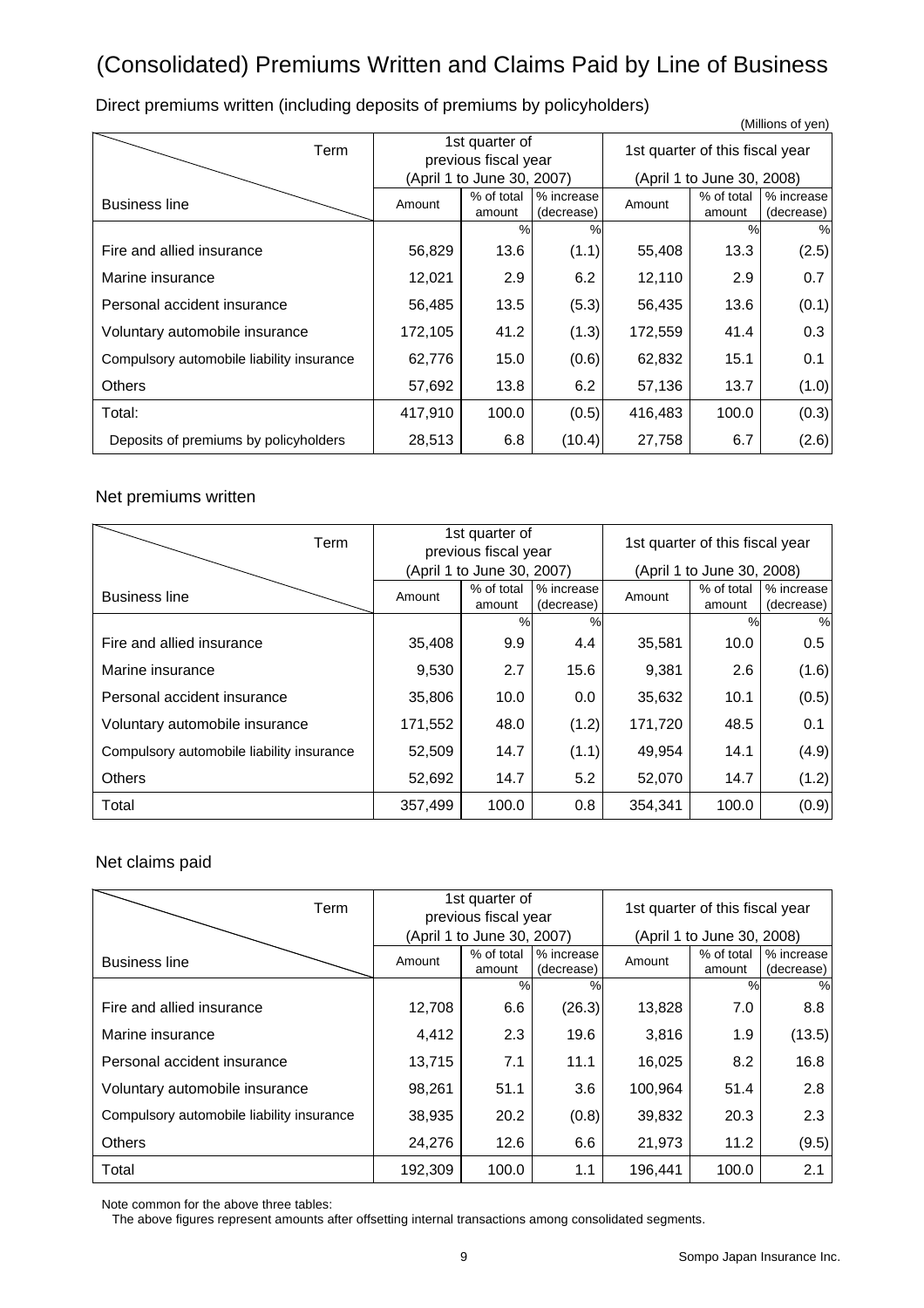# (Consolidated) Life Insurance Business

### Life insurance premiums

|                         |        |                                     |                                 | (Millions of yen)     |  |
|-------------------------|--------|-------------------------------------|---------------------------------|-----------------------|--|
|                         |        | 1st quarter of previous fiscal year | 1st quarter of this fiscal year |                       |  |
|                         |        | (April 1 to June 30, 2007)          | (April 1 to June 30, 2008)      |                       |  |
|                         | Amount | % increase (decrease)               | Amount                          | % increase (decrease) |  |
|                         |        | %                                   |                                 | %                     |  |
| Life insurance premiums | 39,099 | (12.7)                              | 31,899                          | (18.4)                |  |

Note) The above figures represent amounts after offsetting internal transactions among consolidated segments.

### Total amount of policies in force

| ----- ---- -- <u>-- ---- - -</u> --- - |                       |                                            |                   |
|----------------------------------------|-----------------------|--------------------------------------------|-------------------|
|                                        |                       |                                            | (Millions of yen) |
|                                        |                       | End of previous                            |                   |
|                                        |                       | End of the 1st quarter of this fiscal year | fiscal year       |
|                                        | (as of June 30, 2008) | (as of March 31, 2008)                     |                   |
|                                        | Amount                | % increase (decrease)                      | Amount            |
|                                        |                       | %                                          |                   |
| Individual insurance                   | 9,893,138             | 0.9                                        | 9,805,207         |
| Individual annuities                   | 82,920                | (0.4)                                      | 83,224            |
| Group insurance                        | 2,004,116             | (0.1)                                      | 2,006,395         |
| Group annuities                        |                       |                                            |                   |
| $N = 1 - 1$                            |                       |                                            |                   |

Notes)

1. The above figures represent amounts before offsetting internal transactions among consolidated segments.

 2. Amount of "Individual Annuities" represents the sum of annuity fund at the beginning of annuity payment of contract before the beginning of annuity payment and underwriting reserves of contract after the beginning of annuity payment.

### Total amount of new policies

| וויוס נוס טווטווויוויוויווי |                                                      |                                     |                               |                                                      |              |                               |  |
|-----------------------------|------------------------------------------------------|-------------------------------------|-------------------------------|------------------------------------------------------|--------------|-------------------------------|--|
|                             |                                                      | 1st quarter of previous fiscal year |                               | 1st quarter of this fiscal year                      |              |                               |  |
|                             |                                                      | (April 1 to June 30, 2007)          |                               | (April 1 to June 30, 2008)                           |              |                               |  |
|                             | Net increase<br>by new<br>policies and<br>conversion | New policies                        | Net increase<br>by conversion | Net increase<br>by new<br>policies and<br>conversion | New policies | Net increase<br>by conversion |  |
| Individual insurance        | 383,627                                              | 383,627                             |                               | 379,934                                              | 379,934      |                               |  |
| Individual annuities        | 626                                                  | 626                                 |                               | 561                                                  | 561          |                               |  |
| Group insurance             | 8,764                                                | 8,764                               |                               | 1,418                                                | 1,418        |                               |  |
| Group annuities             |                                                      |                                     |                               |                                                      |              |                               |  |

Notes)

1. The above figures represent amounts before offsetting internal transactions among consolidated segments.

 2. Amount of "Net increase by new policies and conversion" for "Individual Annuities." represents annuity fund at the beginning of annuity payment.

#### Annualized new business premiums (individual insurance and individual annuities)

|                                     |        |                                     |                            | (Millions of yen)               |  |
|-------------------------------------|--------|-------------------------------------|----------------------------|---------------------------------|--|
|                                     |        | 1st quarter of previous fiscal year |                            | 1st quarter of this fiscal year |  |
|                                     |        | (April 1 to June 30, 2007)          | (April 1 to June 30, 2008) |                                 |  |
|                                     | Amount | % increase (decrease)               | Amount                     | % increase (decrease)           |  |
|                                     |        | %                                   |                            | %                               |  |
| Annualized<br>new business premiums | 4,389  | (57.8)                              | 4,088                      | (6.9)                           |  |

Note) The above figures represent amounts before offsetting internal transactions among consolidated segments.

 $(Millione of von)$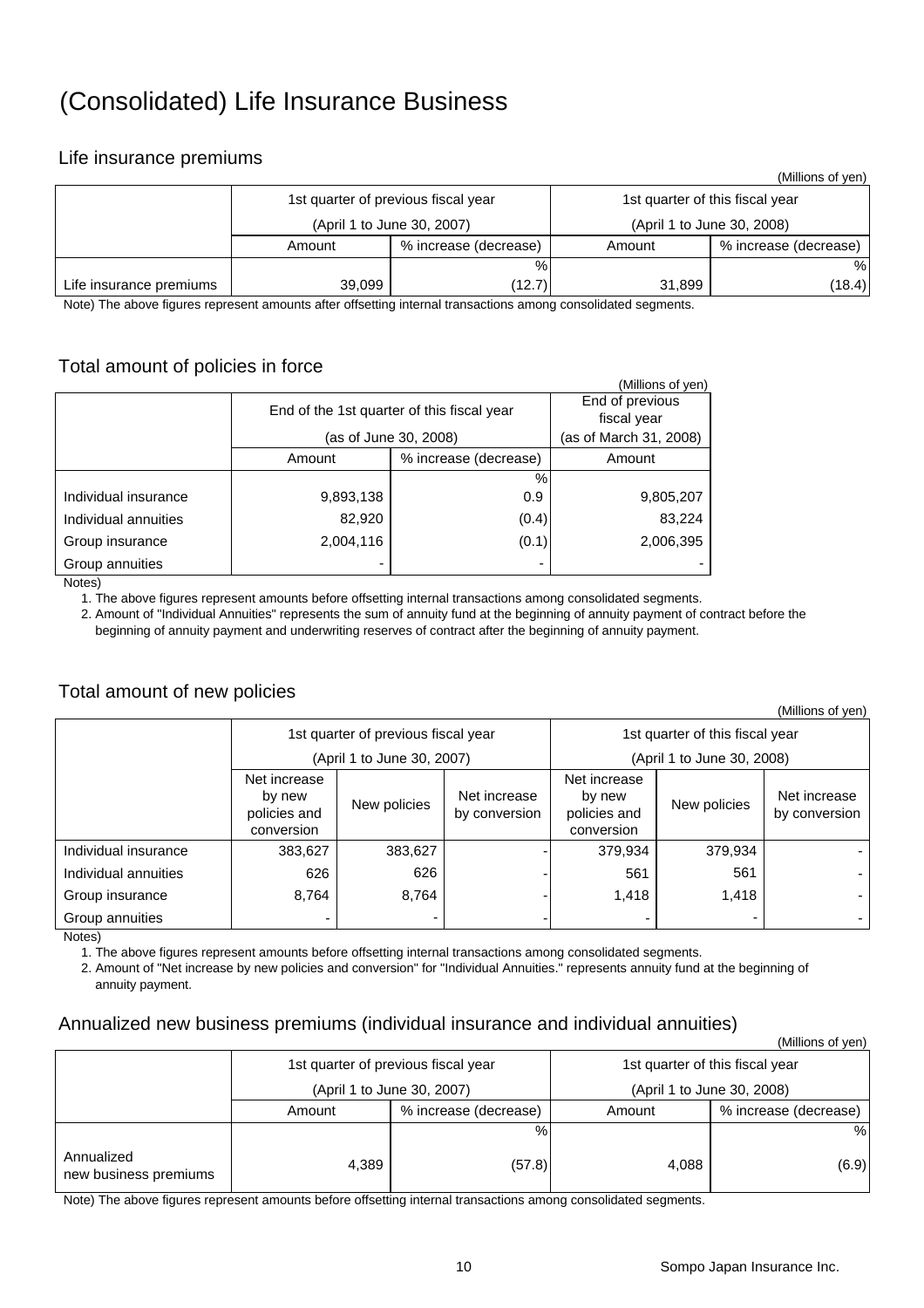# (Consolidated) Securities

# 1. Marketable bonds held to maturity

(Millions of yen)

|                    |               | End of the 1st quarter of<br>this fiscal year |             | End of previous fiscal year |                        |             |  |
|--------------------|---------------|-----------------------------------------------|-------------|-----------------------------|------------------------|-------------|--|
| <b>Item</b>        |               | (as of June 30, 2008)                         |             |                             | (as of March 31, 2008) |             |  |
|                    | Amount on     | Market                                        | Unrealized  | Amount on                   | Market                 | Unrealized  |  |
|                    | balance sheet | value                                         | gain (loss) | balance sheet               | value                  | gain (loss) |  |
| Domestic bonds     | 711.200       | 711.730                                       | 529         | 662.840                     | 676,655                | 13,814      |  |
| Foreign securities | 101,004       | 100,452                                       | (552)       | 101,105                     | 100,820                | (284)       |  |
| Total              | 812,205       | 812,182                                       | (23)        | 763,945                     | 777.475                | 13,529      |  |

# 2. Marketable securities available for sale

(Millions of yen)

| <b>Item</b>        |                   | End of the 1st quarter of<br>this fiscal year<br>(as of June 30, 2008) |             |                   | End of previous fiscal year<br>(as of March 31, 2008) |             |
|--------------------|-------------------|------------------------------------------------------------------------|-------------|-------------------|-------------------------------------------------------|-------------|
|                    | <b>Historical</b> | Amount on                                                              | Unrealized  | <b>Historical</b> | Amount on                                             | Unrealized  |
|                    | cost              | balance sheet                                                          | gain (loss) | cost              | balance sheet                                         | gain (loss) |
| Domestic bonds     | 1,545,032         | 1,550,041                                                              | 5,009       | 1,566,320         | 1,593,106                                             | 26,785      |
| Domestic stocks    | 598,589           | 1,523,788                                                              | 925,198     | 602,416           | 1,381,077                                             | 778,660     |
| Foreign securities | 757,011           | 853,058                                                                | 96,047      | 752,481           | 828,079                                               | 75,598      |
| <b>Others</b>      | 108,592           | 118,757                                                                | 10,164      | 111.145           | 120,390                                               | 9,244       |
| Total              | 3,009,226         | 4,045,645                                                              | 1,036,419   | 3,032,364         | 3,922,654                                             | 890.289     |

Notes)

| End of the 1st quarter of this fiscal year        | End of previous fiscal year                       |
|---------------------------------------------------|---------------------------------------------------|
| (as of June 30, 2008)                             | (as of March 31, 2008)                            |
| Beneficiary claims on the loan trust, which are   | Beneficiary claims on the housing loan trust,     |
| 1.                                                | 1.                                                |
| classified as "Monetary receivables bought" on    | which are classified as "Monetary receivables     |
| the consolidated balance sheet, are included in   | bought" on the consolidated balance sheet, are    |
| "Others."                                         | included in "Others."                             |
| Impairment losses on marketable securities        | Impairment losses on marketable securities        |
| I2.                                               | 2.                                                |
| available for sale amount to 1,685 million yen.   | available for sale amount to 7,173 million yen.   |
| Impairment losses on marketable securities        | Impairment losses on marketable securities        |
| available for sale are recognized if market value | available for sale are recognized if market value |
| is declined by more than 30% of their historical  | is declined by more than 30% of their historical  |
| cost at the end of the 1st quarter.               | cost at the end of the fiscal year.               |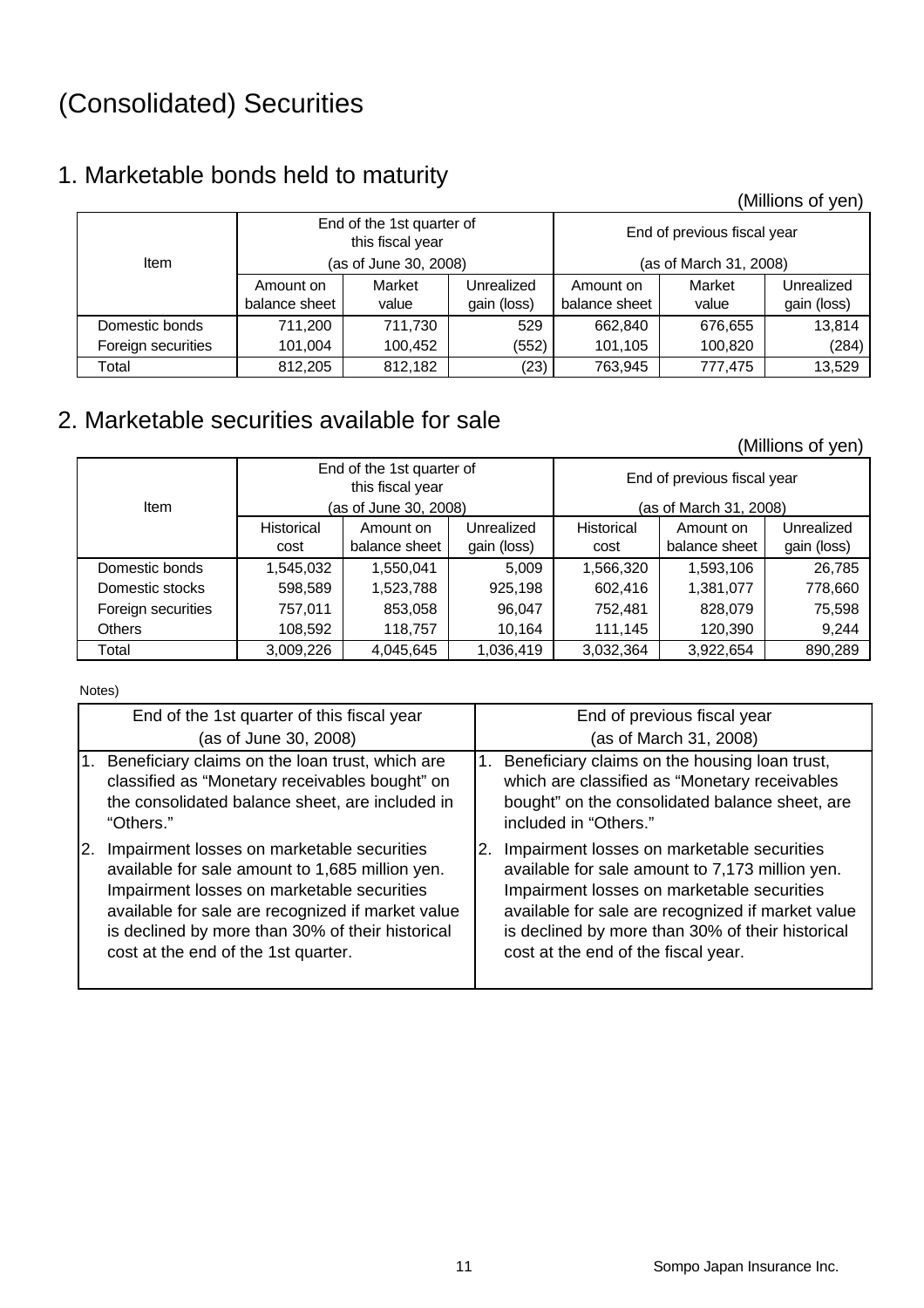# (Consolidated) Derivatives

Contract amount, market value and appraisal gains and losses of derivative transactions

| (IVIIIIIONS OF YEN) |                           |          |                                               |                |                 |                             |             |  |
|---------------------|---------------------------|----------|-----------------------------------------------|----------------|-----------------|-----------------------------|-------------|--|
|                     |                           |          | End of the 1st quarter of<br>this fiscal year |                |                 | End of previous fiscal year |             |  |
| <b>Type</b>         | Transaction               |          | (as of June 30, 2008)                         |                |                 | (as of March 31, 2008)      |             |  |
|                     |                           | Contract | Market                                        | Appraisal      | Contract        | Market                      | Appraisal   |  |
|                     |                           | amount   | value                                         | gain (loss)    | amount          | value                       | gain (loss) |  |
| Currency            | Forward foreign exchange: |          |                                               |                |                 |                             |             |  |
| derivatives         | Short                     | 103,158  | 104,140                                       | (982)          | 105,639         | 101,554                     | 4,085       |  |
|                     | Long                      | 53,276   | 54,471                                        | 1,195          | 54,600          | 53,644                      | (956)       |  |
|                     | Currency option:          |          |                                               |                |                 |                             |             |  |
|                     | Short                     |          |                                               |                |                 |                             |             |  |
|                     | Call                      | 10,934   |                                               |                | 5,350           |                             |             |  |
|                     |                           | $60*$    | 22                                            | 37             | $50*$           |                             | 50          |  |
|                     | Long                      |          |                                               |                |                 |                             |             |  |
|                     | Put                       | 10,470   |                                               |                | 5,250           |                             |             |  |
|                     |                           | $60*$    | 81                                            | 21             | $50*$           | 263                         | 213         |  |
| <b>Bond</b>         | Bond future:              |          |                                               |                |                 |                             |             |  |
| derivatives         | Long                      | 31,735   | 31,950                                        | 214            | 16,532          | 17,163                      | 631         |  |
|                     | Bond forward:             |          |                                               |                |                 |                             |             |  |
|                     | Long                      |          |                                               |                | 3,351           | 3,396                       | 45          |  |
| <b>Others</b>       | Credit derivatives:       |          |                                               |                |                 |                             |             |  |
|                     | Long                      | 6,064    |                                               |                | 4,500           |                             |             |  |
|                     |                           | 373*     | 398                                           | 24             | $97*$           | 162                         | 64          |  |
|                     | Weather derivatives:      |          |                                               |                |                 |                             |             |  |
|                     | Short                     | 296      |                                               |                | 369             |                             |             |  |
|                     |                           | $10*$    | 6                                             | $\overline{4}$ | $8*$            | 15                          | (7)         |  |
|                     | Long                      | 61       |                                               |                | 170             |                             |             |  |
|                     |                           | -*       | $\blacksquare$                                |                | $\cdot^{\star}$ |                             |             |  |
|                     | Earthquake derivatives:   |          |                                               |                |                 |                             |             |  |
|                     | Short                     | 3,690    |                                               |                | 3,660           |                             |             |  |
|                     |                           | $99*$    |                                               | 99             | 98*             | $\overline{0}$              | 98          |  |
|                     | Long                      | 3,321    |                                               |                | 3,285           |                             |             |  |
|                     |                           | 291*     | 213                                           | (77)           | 288*            | 213                         | (75)        |  |
|                     | Other forward:            |          |                                               |                |                 |                             |             |  |
|                     | Long                      | 950      | 954                                           | 4              |                 |                             |             |  |
|                     | Total                     |          |                                               | 540            |                 |                             | 4,149       |  |

 $(Millione of von)$ 

Notes)

1. Derivative transactions to which hedge accounting methods are applied are excluded from this table.

2. Amounts with an asterisk (\*) represent the option premiums booked on the consolidated balance sheet.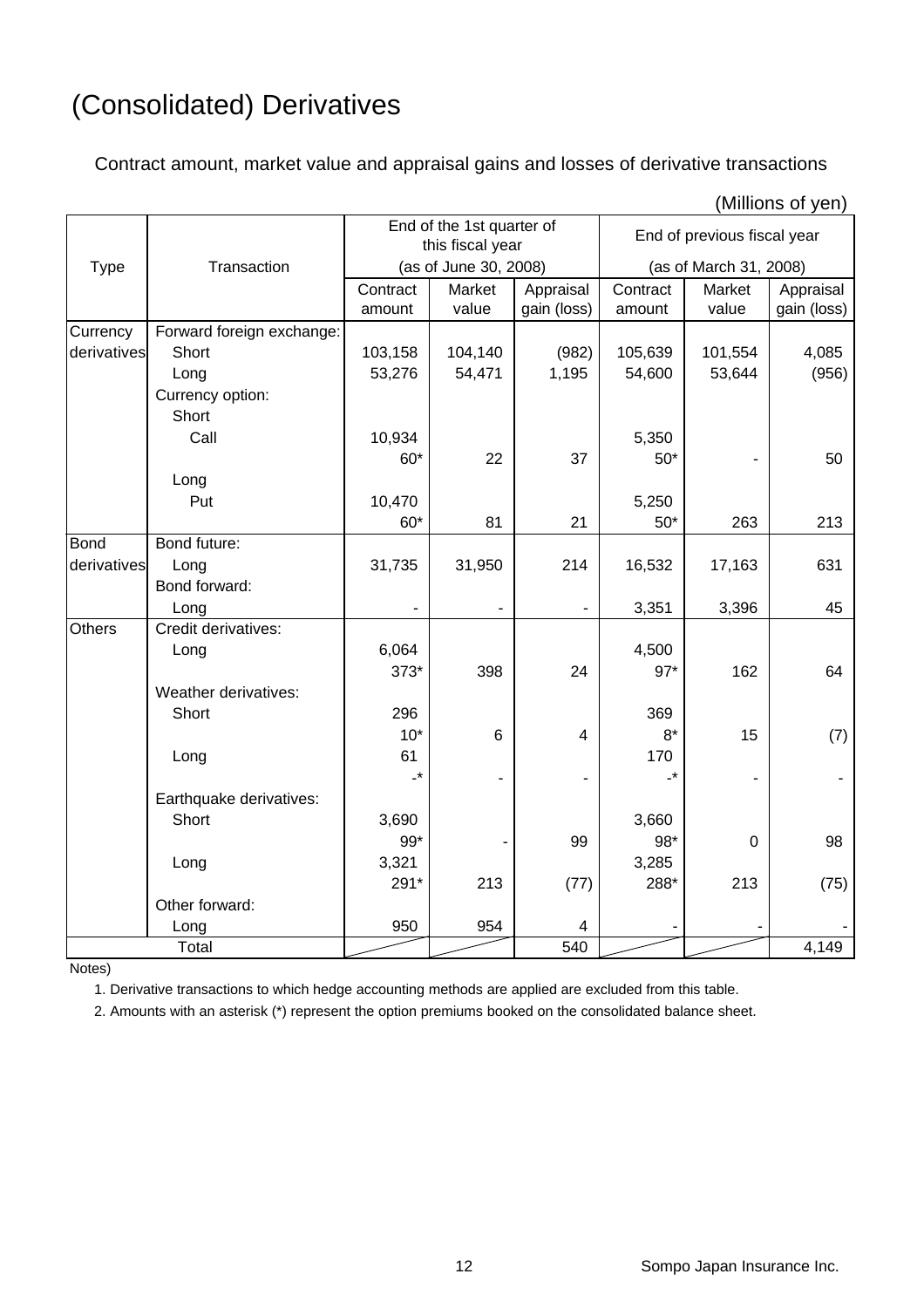# (Non-consolidated) Summary of Results of Operations

| 1st quarter of<br>1st quarter of<br>% increase<br>Increase<br>previous fiscal year<br>this fiscal year<br>(decrease)<br>(decrease)<br>(April 1 to June 30, 2008)<br>(April 1 to June 30, 2007)<br>%<br>Direct premiums written<br>405,510<br>404,555<br>(0.2)<br>(954)<br>(including deposits of premiums by policyholders)<br>376,796<br>(199)<br>(0.1)<br>376,996<br>Direct premiums written<br>Ordinary income and expenses:<br>Underwriting income:<br>390,424<br>(0.9)<br>394,002<br>(3,578)<br>348,144<br>(0.9)<br>351,332<br>(3, 187)<br>Net premiums written<br>27,758<br>28,513<br>(754)<br>(2.6)<br>Deposits of premiums by policyholders<br>339,524<br>(10, 014)<br>349,538<br>(2.9)<br>Underwriting expenses:<br>193,665<br>2.3<br>189,392<br>4,273<br>Net claims paid<br>18,756<br>18,944<br>188<br>1.0<br>Loss adjustment expenses<br>57,757<br>58,089<br>(331)<br>(0.6)<br>Net commissions and brokerage fees<br>41,547<br>38,882<br>(2,664)<br>(6.4)<br>Maturity refunds to policyholders<br>Investment income:<br>41,712<br>27,621<br>(33.8)<br>(14,090)<br>(13.5)<br>Interest and dividend income<br>37,583<br>32,504<br>(5,079)<br>9,588<br>5,511<br>(4,077)<br>(42.5)<br>Realized gain on sales of securities<br>5,725<br>63.5<br>9,363<br>3,638<br>Investment expenses:<br>31<br>221<br>190<br>609.9<br>Realized loss on sales of securities<br>483<br>248.5<br>1,685<br>1,201<br>Devaluation loss on securities<br>58,766<br>62,366<br>6.1<br>3,599<br>Operating, general and administrative expenses<br>Operating, general and administrative expenses<br>53,356<br>57,288<br>7.4<br>3,932<br>related to underwriting insurance<br>927<br>1,413<br>(485)<br>(34.4)<br>Other ordinary income and expenses<br>7,719<br>(66.6)<br>Ordinary profit<br>23,098<br>(15, 378)<br>(11, 463)<br>(8, 390)<br>Underwriting profit<br>3,072<br>Special gains and losses:<br>581<br>10<br>(570)<br>(98.1)<br>Special gains<br>1,814<br>Special losses<br>500<br>(1, 313)<br>(72.4)<br>(1, 233)<br>(489)<br>743<br>Special gains and losses<br>21,864<br>7,229<br>(14, 635)<br>(66.9)<br>Income before income taxes<br>7,348<br>Income taxes and deferred income taxes<br>2,424<br>(4, 924)<br>(67.0)<br>14,515<br>4,805<br>(9,710)<br>(66.9)<br>Net income<br>Ratios:<br>59.2 %<br>61.1 %<br>1.8%<br>Loss ratio<br>31.7<br>33.0<br>1.3<br>Expense ratio |                            |     |     |       | (Millions of yen) |
|------------------------------------------------------------------------------------------------------------------------------------------------------------------------------------------------------------------------------------------------------------------------------------------------------------------------------------------------------------------------------------------------------------------------------------------------------------------------------------------------------------------------------------------------------------------------------------------------------------------------------------------------------------------------------------------------------------------------------------------------------------------------------------------------------------------------------------------------------------------------------------------------------------------------------------------------------------------------------------------------------------------------------------------------------------------------------------------------------------------------------------------------------------------------------------------------------------------------------------------------------------------------------------------------------------------------------------------------------------------------------------------------------------------------------------------------------------------------------------------------------------------------------------------------------------------------------------------------------------------------------------------------------------------------------------------------------------------------------------------------------------------------------------------------------------------------------------------------------------------------------------------------------------------------------------------------------------------------------------------------------------------------------------------------------------------------------------------------------------------------------------------------------------------------------------------------------------------------------------------------------------------------------------------------------------------------------------------------------------------|----------------------------|-----|-----|-------|-------------------|
|                                                                                                                                                                                                                                                                                                                                                                                                                                                                                                                                                                                                                                                                                                                                                                                                                                                                                                                                                                                                                                                                                                                                                                                                                                                                                                                                                                                                                                                                                                                                                                                                                                                                                                                                                                                                                                                                                                                                                                                                                                                                                                                                                                                                                                                                                                                                                                  |                            |     |     |       |                   |
|                                                                                                                                                                                                                                                                                                                                                                                                                                                                                                                                                                                                                                                                                                                                                                                                                                                                                                                                                                                                                                                                                                                                                                                                                                                                                                                                                                                                                                                                                                                                                                                                                                                                                                                                                                                                                                                                                                                                                                                                                                                                                                                                                                                                                                                                                                                                                                  |                            |     |     |       |                   |
|                                                                                                                                                                                                                                                                                                                                                                                                                                                                                                                                                                                                                                                                                                                                                                                                                                                                                                                                                                                                                                                                                                                                                                                                                                                                                                                                                                                                                                                                                                                                                                                                                                                                                                                                                                                                                                                                                                                                                                                                                                                                                                                                                                                                                                                                                                                                                                  |                            |     |     |       |                   |
|                                                                                                                                                                                                                                                                                                                                                                                                                                                                                                                                                                                                                                                                                                                                                                                                                                                                                                                                                                                                                                                                                                                                                                                                                                                                                                                                                                                                                                                                                                                                                                                                                                                                                                                                                                                                                                                                                                                                                                                                                                                                                                                                                                                                                                                                                                                                                                  |                            |     |     |       |                   |
|                                                                                                                                                                                                                                                                                                                                                                                                                                                                                                                                                                                                                                                                                                                                                                                                                                                                                                                                                                                                                                                                                                                                                                                                                                                                                                                                                                                                                                                                                                                                                                                                                                                                                                                                                                                                                                                                                                                                                                                                                                                                                                                                                                                                                                                                                                                                                                  |                            |     |     |       |                   |
|                                                                                                                                                                                                                                                                                                                                                                                                                                                                                                                                                                                                                                                                                                                                                                                                                                                                                                                                                                                                                                                                                                                                                                                                                                                                                                                                                                                                                                                                                                                                                                                                                                                                                                                                                                                                                                                                                                                                                                                                                                                                                                                                                                                                                                                                                                                                                                  |                            |     |     |       |                   |
|                                                                                                                                                                                                                                                                                                                                                                                                                                                                                                                                                                                                                                                                                                                                                                                                                                                                                                                                                                                                                                                                                                                                                                                                                                                                                                                                                                                                                                                                                                                                                                                                                                                                                                                                                                                                                                                                                                                                                                                                                                                                                                                                                                                                                                                                                                                                                                  |                            |     |     |       |                   |
|                                                                                                                                                                                                                                                                                                                                                                                                                                                                                                                                                                                                                                                                                                                                                                                                                                                                                                                                                                                                                                                                                                                                                                                                                                                                                                                                                                                                                                                                                                                                                                                                                                                                                                                                                                                                                                                                                                                                                                                                                                                                                                                                                                                                                                                                                                                                                                  |                            |     |     |       |                   |
|                                                                                                                                                                                                                                                                                                                                                                                                                                                                                                                                                                                                                                                                                                                                                                                                                                                                                                                                                                                                                                                                                                                                                                                                                                                                                                                                                                                                                                                                                                                                                                                                                                                                                                                                                                                                                                                                                                                                                                                                                                                                                                                                                                                                                                                                                                                                                                  |                            |     |     |       |                   |
|                                                                                                                                                                                                                                                                                                                                                                                                                                                                                                                                                                                                                                                                                                                                                                                                                                                                                                                                                                                                                                                                                                                                                                                                                                                                                                                                                                                                                                                                                                                                                                                                                                                                                                                                                                                                                                                                                                                                                                                                                                                                                                                                                                                                                                                                                                                                                                  |                            |     |     |       |                   |
|                                                                                                                                                                                                                                                                                                                                                                                                                                                                                                                                                                                                                                                                                                                                                                                                                                                                                                                                                                                                                                                                                                                                                                                                                                                                                                                                                                                                                                                                                                                                                                                                                                                                                                                                                                                                                                                                                                                                                                                                                                                                                                                                                                                                                                                                                                                                                                  |                            |     |     |       |                   |
|                                                                                                                                                                                                                                                                                                                                                                                                                                                                                                                                                                                                                                                                                                                                                                                                                                                                                                                                                                                                                                                                                                                                                                                                                                                                                                                                                                                                                                                                                                                                                                                                                                                                                                                                                                                                                                                                                                                                                                                                                                                                                                                                                                                                                                                                                                                                                                  |                            |     |     |       |                   |
|                                                                                                                                                                                                                                                                                                                                                                                                                                                                                                                                                                                                                                                                                                                                                                                                                                                                                                                                                                                                                                                                                                                                                                                                                                                                                                                                                                                                                                                                                                                                                                                                                                                                                                                                                                                                                                                                                                                                                                                                                                                                                                                                                                                                                                                                                                                                                                  |                            |     |     |       |                   |
|                                                                                                                                                                                                                                                                                                                                                                                                                                                                                                                                                                                                                                                                                                                                                                                                                                                                                                                                                                                                                                                                                                                                                                                                                                                                                                                                                                                                                                                                                                                                                                                                                                                                                                                                                                                                                                                                                                                                                                                                                                                                                                                                                                                                                                                                                                                                                                  |                            |     |     |       |                   |
|                                                                                                                                                                                                                                                                                                                                                                                                                                                                                                                                                                                                                                                                                                                                                                                                                                                                                                                                                                                                                                                                                                                                                                                                                                                                                                                                                                                                                                                                                                                                                                                                                                                                                                                                                                                                                                                                                                                                                                                                                                                                                                                                                                                                                                                                                                                                                                  |                            |     |     |       |                   |
|                                                                                                                                                                                                                                                                                                                                                                                                                                                                                                                                                                                                                                                                                                                                                                                                                                                                                                                                                                                                                                                                                                                                                                                                                                                                                                                                                                                                                                                                                                                                                                                                                                                                                                                                                                                                                                                                                                                                                                                                                                                                                                                                                                                                                                                                                                                                                                  |                            |     |     |       |                   |
|                                                                                                                                                                                                                                                                                                                                                                                                                                                                                                                                                                                                                                                                                                                                                                                                                                                                                                                                                                                                                                                                                                                                                                                                                                                                                                                                                                                                                                                                                                                                                                                                                                                                                                                                                                                                                                                                                                                                                                                                                                                                                                                                                                                                                                                                                                                                                                  |                            |     |     |       |                   |
|                                                                                                                                                                                                                                                                                                                                                                                                                                                                                                                                                                                                                                                                                                                                                                                                                                                                                                                                                                                                                                                                                                                                                                                                                                                                                                                                                                                                                                                                                                                                                                                                                                                                                                                                                                                                                                                                                                                                                                                                                                                                                                                                                                                                                                                                                                                                                                  |                            |     |     |       |                   |
|                                                                                                                                                                                                                                                                                                                                                                                                                                                                                                                                                                                                                                                                                                                                                                                                                                                                                                                                                                                                                                                                                                                                                                                                                                                                                                                                                                                                                                                                                                                                                                                                                                                                                                                                                                                                                                                                                                                                                                                                                                                                                                                                                                                                                                                                                                                                                                  |                            |     |     |       |                   |
|                                                                                                                                                                                                                                                                                                                                                                                                                                                                                                                                                                                                                                                                                                                                                                                                                                                                                                                                                                                                                                                                                                                                                                                                                                                                                                                                                                                                                                                                                                                                                                                                                                                                                                                                                                                                                                                                                                                                                                                                                                                                                                                                                                                                                                                                                                                                                                  |                            |     |     |       |                   |
|                                                                                                                                                                                                                                                                                                                                                                                                                                                                                                                                                                                                                                                                                                                                                                                                                                                                                                                                                                                                                                                                                                                                                                                                                                                                                                                                                                                                                                                                                                                                                                                                                                                                                                                                                                                                                                                                                                                                                                                                                                                                                                                                                                                                                                                                                                                                                                  |                            |     |     |       |                   |
|                                                                                                                                                                                                                                                                                                                                                                                                                                                                                                                                                                                                                                                                                                                                                                                                                                                                                                                                                                                                                                                                                                                                                                                                                                                                                                                                                                                                                                                                                                                                                                                                                                                                                                                                                                                                                                                                                                                                                                                                                                                                                                                                                                                                                                                                                                                                                                  |                            |     |     |       |                   |
|                                                                                                                                                                                                                                                                                                                                                                                                                                                                                                                                                                                                                                                                                                                                                                                                                                                                                                                                                                                                                                                                                                                                                                                                                                                                                                                                                                                                                                                                                                                                                                                                                                                                                                                                                                                                                                                                                                                                                                                                                                                                                                                                                                                                                                                                                                                                                                  |                            |     |     |       |                   |
|                                                                                                                                                                                                                                                                                                                                                                                                                                                                                                                                                                                                                                                                                                                                                                                                                                                                                                                                                                                                                                                                                                                                                                                                                                                                                                                                                                                                                                                                                                                                                                                                                                                                                                                                                                                                                                                                                                                                                                                                                                                                                                                                                                                                                                                                                                                                                                  |                            |     |     |       |                   |
|                                                                                                                                                                                                                                                                                                                                                                                                                                                                                                                                                                                                                                                                                                                                                                                                                                                                                                                                                                                                                                                                                                                                                                                                                                                                                                                                                                                                                                                                                                                                                                                                                                                                                                                                                                                                                                                                                                                                                                                                                                                                                                                                                                                                                                                                                                                                                                  |                            |     |     |       |                   |
|                                                                                                                                                                                                                                                                                                                                                                                                                                                                                                                                                                                                                                                                                                                                                                                                                                                                                                                                                                                                                                                                                                                                                                                                                                                                                                                                                                                                                                                                                                                                                                                                                                                                                                                                                                                                                                                                                                                                                                                                                                                                                                                                                                                                                                                                                                                                                                  |                            |     |     |       |                   |
|                                                                                                                                                                                                                                                                                                                                                                                                                                                                                                                                                                                                                                                                                                                                                                                                                                                                                                                                                                                                                                                                                                                                                                                                                                                                                                                                                                                                                                                                                                                                                                                                                                                                                                                                                                                                                                                                                                                                                                                                                                                                                                                                                                                                                                                                                                                                                                  |                            |     |     |       |                   |
|                                                                                                                                                                                                                                                                                                                                                                                                                                                                                                                                                                                                                                                                                                                                                                                                                                                                                                                                                                                                                                                                                                                                                                                                                                                                                                                                                                                                                                                                                                                                                                                                                                                                                                                                                                                                                                                                                                                                                                                                                                                                                                                                                                                                                                                                                                                                                                  |                            |     |     |       |                   |
|                                                                                                                                                                                                                                                                                                                                                                                                                                                                                                                                                                                                                                                                                                                                                                                                                                                                                                                                                                                                                                                                                                                                                                                                                                                                                                                                                                                                                                                                                                                                                                                                                                                                                                                                                                                                                                                                                                                                                                                                                                                                                                                                                                                                                                                                                                                                                                  |                            |     |     |       |                   |
|                                                                                                                                                                                                                                                                                                                                                                                                                                                                                                                                                                                                                                                                                                                                                                                                                                                                                                                                                                                                                                                                                                                                                                                                                                                                                                                                                                                                                                                                                                                                                                                                                                                                                                                                                                                                                                                                                                                                                                                                                                                                                                                                                                                                                                                                                                                                                                  |                            |     |     |       |                   |
|                                                                                                                                                                                                                                                                                                                                                                                                                                                                                                                                                                                                                                                                                                                                                                                                                                                                                                                                                                                                                                                                                                                                                                                                                                                                                                                                                                                                                                                                                                                                                                                                                                                                                                                                                                                                                                                                                                                                                                                                                                                                                                                                                                                                                                                                                                                                                                  |                            |     |     |       |                   |
|                                                                                                                                                                                                                                                                                                                                                                                                                                                                                                                                                                                                                                                                                                                                                                                                                                                                                                                                                                                                                                                                                                                                                                                                                                                                                                                                                                                                                                                                                                                                                                                                                                                                                                                                                                                                                                                                                                                                                                                                                                                                                                                                                                                                                                                                                                                                                                  |                            |     |     |       |                   |
|                                                                                                                                                                                                                                                                                                                                                                                                                                                                                                                                                                                                                                                                                                                                                                                                                                                                                                                                                                                                                                                                                                                                                                                                                                                                                                                                                                                                                                                                                                                                                                                                                                                                                                                                                                                                                                                                                                                                                                                                                                                                                                                                                                                                                                                                                                                                                                  |                            |     |     |       |                   |
|                                                                                                                                                                                                                                                                                                                                                                                                                                                                                                                                                                                                                                                                                                                                                                                                                                                                                                                                                                                                                                                                                                                                                                                                                                                                                                                                                                                                                                                                                                                                                                                                                                                                                                                                                                                                                                                                                                                                                                                                                                                                                                                                                                                                                                                                                                                                                                  |                            |     |     |       |                   |
|                                                                                                                                                                                                                                                                                                                                                                                                                                                                                                                                                                                                                                                                                                                                                                                                                                                                                                                                                                                                                                                                                                                                                                                                                                                                                                                                                                                                                                                                                                                                                                                                                                                                                                                                                                                                                                                                                                                                                                                                                                                                                                                                                                                                                                                                                                                                                                  |                            |     |     |       |                   |
|                                                                                                                                                                                                                                                                                                                                                                                                                                                                                                                                                                                                                                                                                                                                                                                                                                                                                                                                                                                                                                                                                                                                                                                                                                                                                                                                                                                                                                                                                                                                                                                                                                                                                                                                                                                                                                                                                                                                                                                                                                                                                                                                                                                                                                                                                                                                                                  |                            |     |     |       |                   |
|                                                                                                                                                                                                                                                                                                                                                                                                                                                                                                                                                                                                                                                                                                                                                                                                                                                                                                                                                                                                                                                                                                                                                                                                                                                                                                                                                                                                                                                                                                                                                                                                                                                                                                                                                                                                                                                                                                                                                                                                                                                                                                                                                                                                                                                                                                                                                                  | Underwriting balance ratio | 9.0 | 5.9 | (3.1) |                   |

Notes)

1.Loss ratio=(Net claims paid+Loss adjustment expenses)/Net premiums written

2.Expense ratio=(Net commissions and brokerage fees

+Operating, general and administrative expenses related to underwriting insurance)/Net premiums written

3.Underwriting balance ratio=(Net premiums written-Net claims paid-Loss adjustment expenses-Operating expenses) /Net premiums written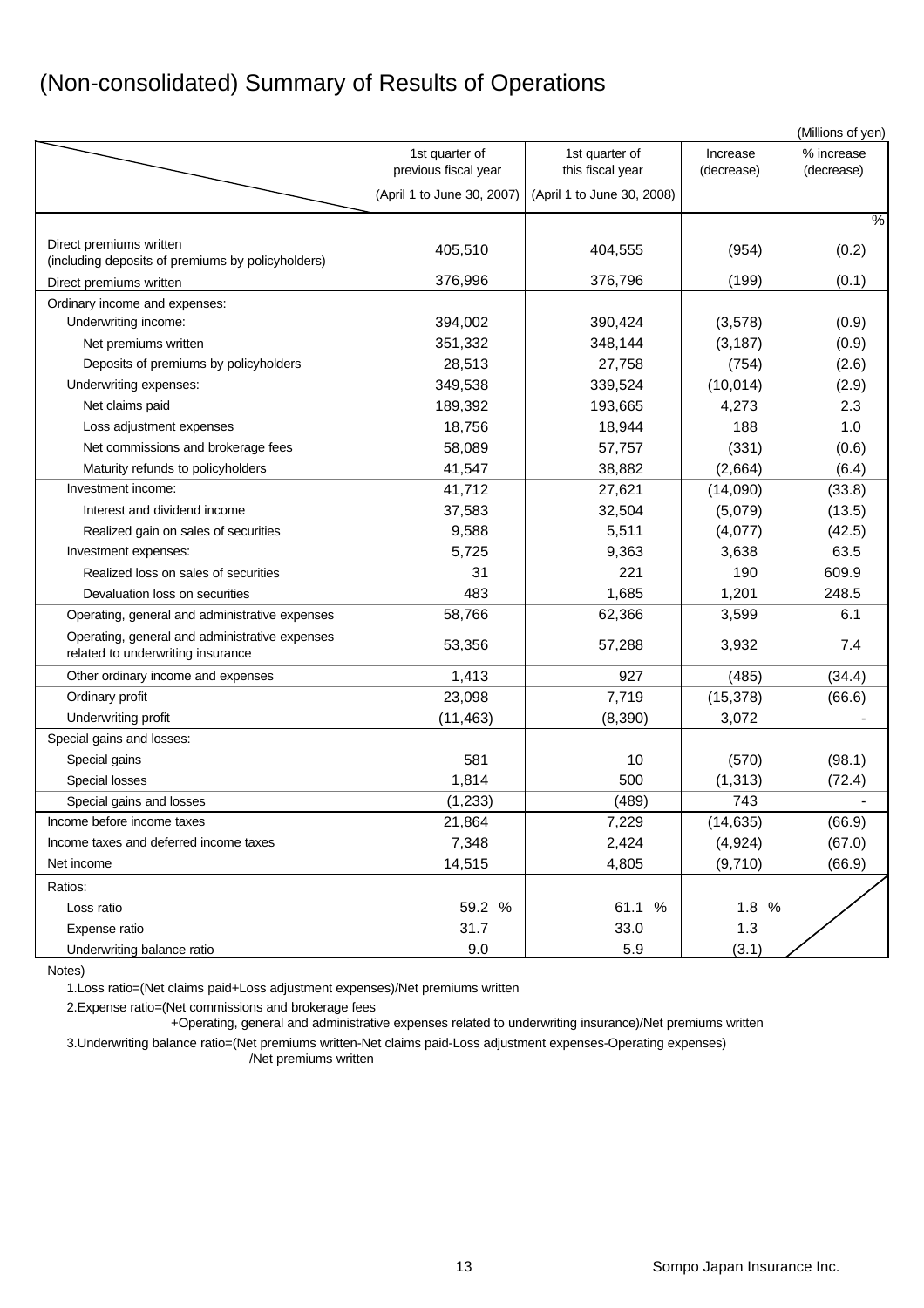# (Non-consolidated) Premiums Written and Claims Paid by Line of Business

 (Millions of yen) Term 1st quarter of<br>previous fiscal year 1st quarter of this fiscal year (April 1 to June 30, 2007) (April 1 to June 30, 2008) Business line **Amount** Amount **was a set of total** amount % increase (decrease) Amount % of total amount % increase (decrease) % % % % Fire and allied insurance  $\begin{vmatrix} 44,186 & 11.7 & (1.7) & 43,569 & 11.6 \end{vmatrix}$  (1.4) Marine insurance  $\vert$  9,225 2.4 | 7.1 | 9,284 2.5 | 0.6 Personal accident insurance  $\begin{vmatrix} 35,990 & 9.5 & (0.1) & 35,780 & 9.5 \end{vmatrix}$  (0.6) Voluntary automobile insurance 170,578 45.2 (1.1) 171,125 45.4 0.3 Compulsory automobile liability insurance  $\begin{vmatrix} 62,776 & 16.7 & 0.6 \end{vmatrix}$  62,832 16.7 0.1 Others 54,238 14.4 6.1 54,204 14.4 (0.1) Total: 376,996 100.0 0.2 376,796 100.0 (0.1) Deposits of premiums by policyholders  $\begin{vmatrix} 28,513 & - \end{vmatrix}$  (10.4) 27,758 - (2.6)

Direct premiums written (excluding deposits of premiums by policyholders)

### Net premiums written

| Term                                      | 1st quarter of<br>previous fiscal year |                            | 1st quarter of this fiscal year |         |                            |            |
|-------------------------------------------|----------------------------------------|----------------------------|---------------------------------|---------|----------------------------|------------|
|                                           |                                        | (April 1 to June 30, 2007) |                                 |         | (April 1 to June 30, 2008) |            |
| <b>Business line</b>                      | Amount                                 | % of total                 | % increase                      | Amount  | % of total                 | % increase |
|                                           |                                        | amount                     | (decrease)                      |         | amount                     | (decrease) |
|                                           |                                        | %                          | %                               |         | %                          | %          |
| Fire and allied insurance                 | 34,302                                 | 9.8                        | 4.2                             | 34,218  | 9.8                        | (0.2)      |
| Marine insurance                          | 7,766                                  | 2.2                        | 19.9                            | 7,628   | 2.2                        | (1.8)      |
| Personal accident insurance               | 35,742                                 | 10.2                       | 0.1                             | 35,532  | 10.2                       | (0.6)      |
| Voluntary automobile insurance            | 170,153                                | 48.4                       | (1.0)                           | 170,388 | 48.9                       | 0.1        |
| Compulsory automobile liability insurance | 52,509                                 | 14.9                       | (1.1)                           | 49,954  | 14.3                       | (4.9)      |
| Others                                    | 50,857                                 | 14.5                       | 6.1                             | 50,421  | 14.5                       | (0.9)      |
| Total                                     | 351,332                                | 100.0                      | 1.0                             | 348,144 | 100.0                      | (0.9)      |

### Net claims paid

| Term                                      | 1st quarter of<br>previous fiscal year<br>(April 1 to June 30, 2007) |                          | 1st quarter of this fiscal year<br>(April 1 to June 30, 2008) |         |                          |            |
|-------------------------------------------|----------------------------------------------------------------------|--------------------------|---------------------------------------------------------------|---------|--------------------------|------------|
| <b>Business line</b>                      | Amount                                                               | % increase<br>(decrease) | Loss ratio                                                    | Amount  | % increase<br>(decrease) | Loss ratio |
|                                           |                                                                      | %                        | %                                                             |         | %                        | %          |
| Fire and allied insurance                 | 12,522                                                               | (26.3)                   | 38.4                                                          | 13,248  | 5.8                      | 40.3       |
| Marine insurance                          | 3,622                                                                | 22.7                     | 50.0                                                          | 3,348   | (7.6)                    | 47.0       |
| Personal accident insurance               | 13,678                                                               | 11.0                     | 42.1                                                          | 15,968  | 16.7                     | 48.6       |
| Voluntary automobile insurance            | 97,434                                                               | 3.9                      | 64.0                                                          | 100,176 | 2.8                      | 65.8       |
| Compulsory automobile liability insurance | 38,935                                                               | (0.8)                    | 80.6                                                          | 39,832  | 2.3                      | 86.5       |
| <b>Others</b>                             | 23,199                                                               | 9.0                      | 48.8                                                          | 21,091  | (9.1)                    | 44.8       |
| Total                                     | 189,392                                                              | 1.5                      | 59.2                                                          | 193,665 | 2.3                      | 61.1       |

Note) Loss ratio=(Net claims paid+Loss adjustment expenses)/Net premiums written

This material is prepared for information only and is not a solicitation, or offer, to buy or sell the securities of Sompo Japan.

Information contained in this material other than past facts are opinions or estimates at the time of publicizing the material.

These opinions or estimates of future performance are not guaranteed by Sompo Japan, and they may end up differing from future facts significantly due to various uncertain factors.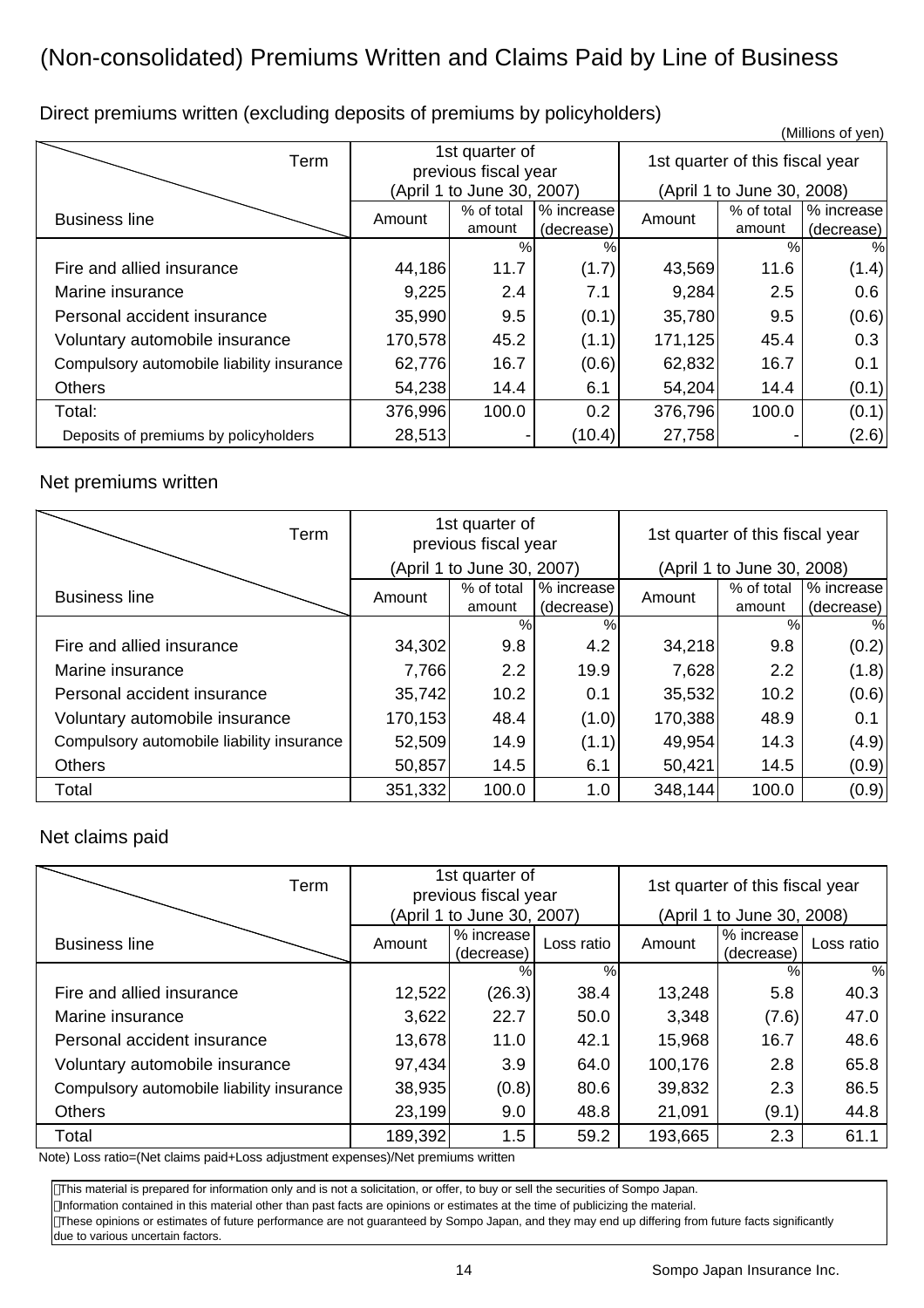### **Reference**

### **Non-consolidated**

**Structured finance exposure in investment portfolio, exposure to U.S. housing government-sponsored enterprises and financial guarantee insurance related to U.S. subprime loans**

### 1. Structured finance exposure in investment portfolio

Structured finance exposure decreased by 1.3bil.JPY from March 31, 2008 to 86.5bil.JPY on June 30, 2008.

Gains/losses on structured finance were less than 0.1bil.JPY losses in FY2008 1Q.

Structured finance exposure related to U.S. subprime loans was 0.7bil.JPY.

| (Unit: billions of JPY, USD/JPY=106.42, same conversion rate applied throughout this report) |                                                 |                |                                |                            |              |  |
|----------------------------------------------------------------------------------------------|-------------------------------------------------|----------------|--------------------------------|----------------------------|--------------|--|
| <b>Categories</b>                                                                            |                                                 | Outstanding    | Gains/Losses in FY2008 1Q      |                            |              |  |
|                                                                                              |                                                 | <b>Balance</b> | Gains/Losses<br>Charged to P/L | Unrealized<br>Gains/Losses | <b>Total</b> |  |
|                                                                                              | Corporate CDOs *1                               | 0.0            |                                | (0.0)                      | (0.0)        |  |
| <b>CDOs</b>                                                                                  | ABS CDOs *2                                     | 0.0            | (0.0)                          |                            | (0.0)        |  |
|                                                                                              | <b>CDOs Total</b>                               | 0.1            | (0.0)                          | (0.0)                      | (0.0)        |  |
|                                                                                              | RMBS *3                                         | 52.9           |                                | (0.2)                      | (0.2)        |  |
|                                                                                              | U.S. subprime loans related                     | 0.7            |                                | 0.0                        | 0.0          |  |
| <b>ABS</b>                                                                                   | Global RMBS (excl. U.S. subprime loans related) | 17.4           | -                              | (0.1)                      | (0.1)        |  |
|                                                                                              | Domestic RMBS                                   | 34.8           | ٠                              | (0.0)                      | (0.0)        |  |
|                                                                                              | CMBS *4                                         | 25.9           | ۰                              | (0.2)                      | (0.2)        |  |
|                                                                                              | Global CMBS                                     | 3.1            | $\blacksquare$                 | (0.0)                      | (0.0)        |  |
|                                                                                              | Domestic CMBS                                   | 22.7           | $\blacksquare$                 | (0.1)                      | (0.1)        |  |
|                                                                                              | Other ABS                                       | 3.2            |                                | 0.3                        | 0.3          |  |
|                                                                                              | Global ABS                                      | 2.9            |                                | 0.3                        | 0.3          |  |
|                                                                                              | Domestic ABS                                    | 0.3            | -                              | (0.0)                      | (0.0)        |  |
|                                                                                              | <b>ABS Total</b>                                | 82.2           | ۰                              | (0.0)                      | (0.0)        |  |
| <b>Investment in SIV</b>                                                                     |                                                 |                | ۰                              |                            |              |  |
| <b>Leveraged Finance *5</b><br>*Domestic only                                                |                                                 | 4.2            |                                |                            |              |  |
| <b>Total</b>                                                                                 |                                                 | 86.5           | (0.0)                          | (0.0)                      | (0.0)        |  |

Notes)

\*1 Corporate CDOs: CDOs (Collateralized Debt Obligations) where underlying assets are corporate debt such as corporate bonds or credit derivatives (Excluding public finance CLO).

\*2 ABS CDOs: CDOs where underlying assets are ABS (Asset Backed Securities).

\*3 RMBS: Asset Backed Securities where underlying assets are residential mortgage loans (Excluding RMBS issued by government sponsored enterprises).

\*4 CMBS: Asset Backed Securities where underlying assets are commercial mortgage loans.

\*5 Leveraged Finance: Finance where funding are provided for corporate mergers and acquisitions, mainly based on cash flows of acquired companies.